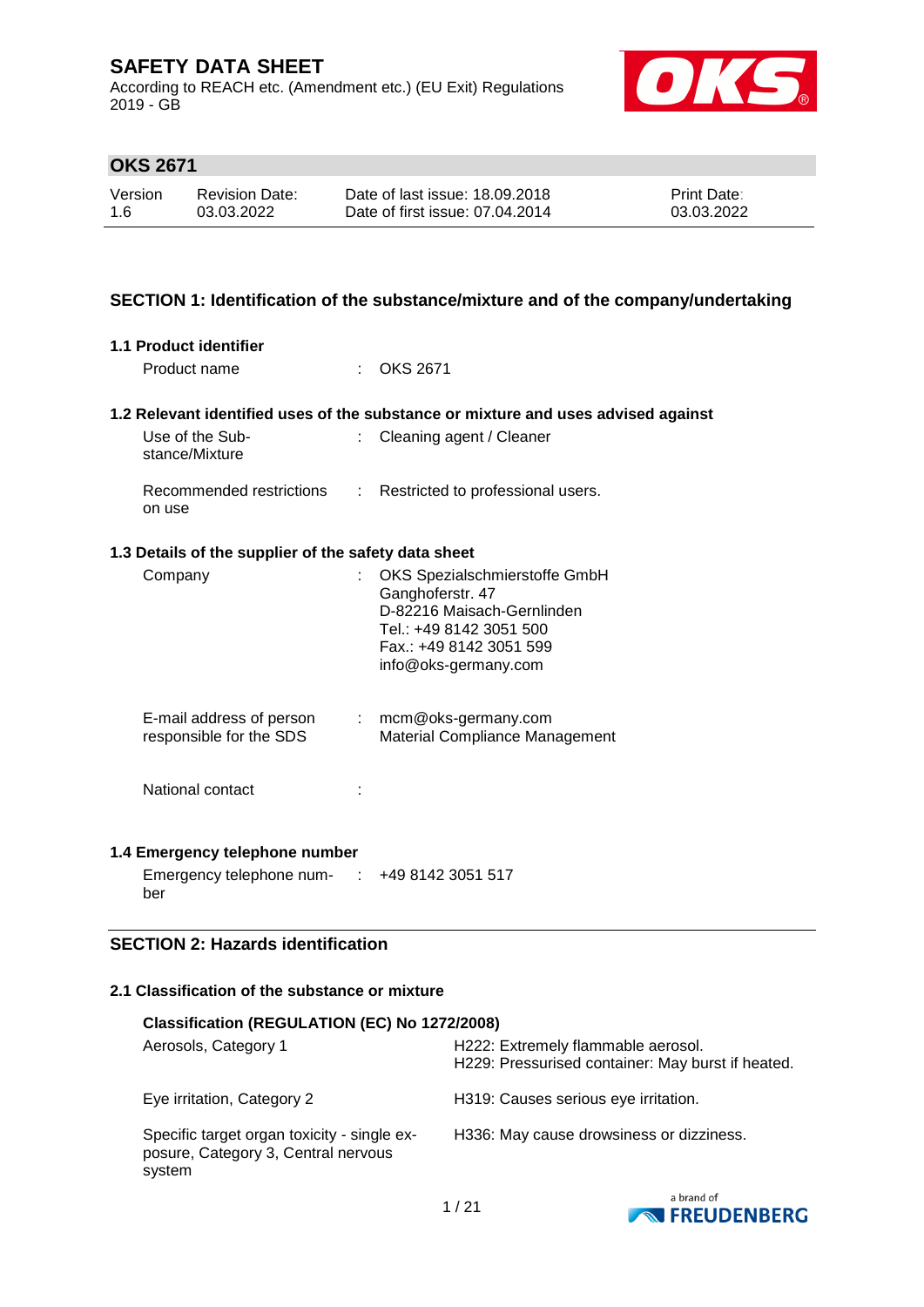According to REACH etc. (Amendment etc.) (EU Exit) Regulations 2019 - GB



# **OKS 2671**

| Version | Revision Date: | Date of last issue: 18.09.2018  | <b>Print Date:</b> |
|---------|----------------|---------------------------------|--------------------|
| 1.6     | 03.03.2022     | Date of first issue: 07.04.2014 | 03.03.2022         |

Aspiration hazard, Category 1 H304: May be fatal if swallowed and enters airways.

### **2.2 Label elements**

| Labelling (REGULATION (EC) No 1272/2008)                |                                                                                                                                                                                                                                                                              |  |  |
|---------------------------------------------------------|------------------------------------------------------------------------------------------------------------------------------------------------------------------------------------------------------------------------------------------------------------------------------|--|--|
| Hazard pictograms                                       |                                                                                                                                                                                                                                                                              |  |  |
| Signal word                                             | Danger                                                                                                                                                                                                                                                                       |  |  |
| <b>Hazard statements</b>                                | H222<br>Extremely flammable aerosol.<br>H <sub>229</sub><br>Pressurised container: May burst if heated.<br>H304<br>May be fatal if swallowed and enters airways.<br>Causes serious eye irritation.<br>H319<br>H336<br>May cause drowsiness or dizziness.                     |  |  |
| Supplemental Hazard<br><b>Statements</b>                | EUH066<br>Repeated exposure may cause skin dryness or<br>cracking.                                                                                                                                                                                                           |  |  |
| Precautionary statements<br>÷                           | <b>Prevention:</b><br>P <sub>210</sub><br>Keep away from heat, hot surfaces, sparks, open<br>flames and other ignition sources. No smoking.<br>Do not spray on an open flame or other ignition source.<br>P211<br>P <sub>251</sub><br>Do not pierce or burn, even after use. |  |  |
|                                                         | <b>Response:</b>                                                                                                                                                                                                                                                             |  |  |
|                                                         | P301 + P310<br>IF SWALLOWED: Immediately call a POISON<br>CENTER/doctor.<br>Do NOT induce vomiting.<br>P331                                                                                                                                                                  |  |  |
|                                                         | Storage:                                                                                                                                                                                                                                                                     |  |  |
|                                                         | $P410 + P412$<br>Protect from sunlight. Do not expose to tem-<br>peratures exceeding 50 °C/ 122 °F.                                                                                                                                                                          |  |  |
| Hazardous components which must be listed on the label: |                                                                                                                                                                                                                                                                              |  |  |

propan-2-ol

Hydrocarbons, C11-C12, isoalkanes, < 2% aromatics

ethyl acetate

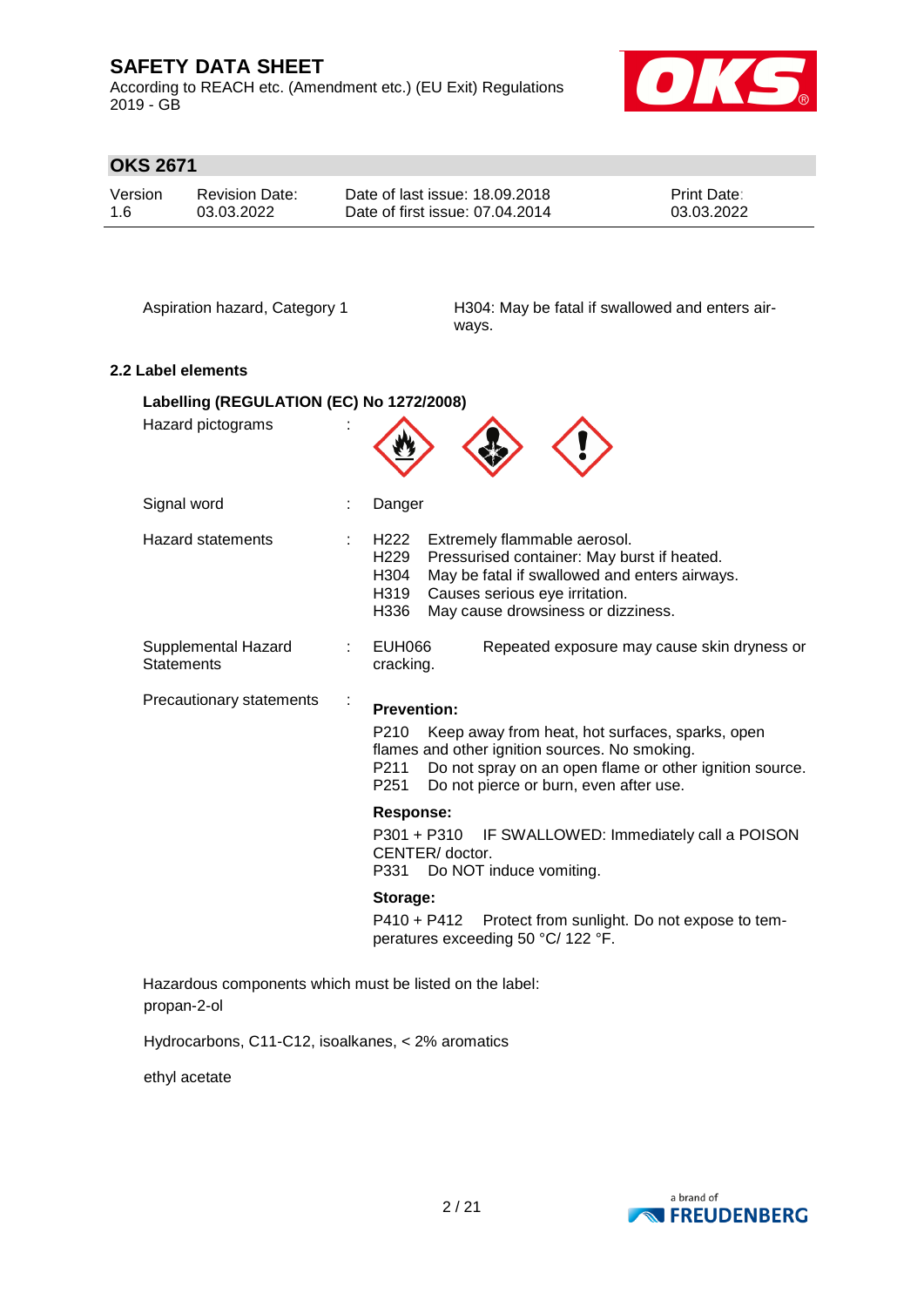According to REACH etc. (Amendment etc.) (EU Exit) Regulations 2019 - GB



## **OKS 2671**

| Version | <b>Revision Date:</b> | Date of last issue: 18.09.2018  | <b>Print Date:</b> |
|---------|-----------------------|---------------------------------|--------------------|
| -1.6    | 03.03.2022            | Date of first issue: 07.04.2014 | 03.03.2022         |

#### **2.3 Other hazards**

This substance/mixture contains no components considered to be either persistent, bioaccumulative and toxic (PBT), or very persistent and very bioaccumulative (vPvB) at levels of 0.1% or higher.

### **SECTION 3: Composition/information on ingredients**

#### **3.2 Mixtures**

Chemical nature : Active substance with propellant Solvent mixture

### **Components**

| Chemical name                                              | CAS-No.<br>EC-No.<br>Index-No.<br>Registration number | Classification                                           | specific concen-<br>tration limit<br>M-Factor<br><b>Notes</b> | Concentration<br>(% w/w) |
|------------------------------------------------------------|-------------------------------------------------------|----------------------------------------------------------|---------------------------------------------------------------|--------------------------|
| propan-2-ol                                                | 67-63-0<br>200-661-7<br>603-117-00-0                  | Flam. Liq.2; H225<br>Eye Irrit.2; H319<br>STOT SE3; H336 |                                                               | $>= 50 - < 70$           |
| Hydrocarbons, C11-<br>C12, isoalkanes, $<$ 2%<br>aromatics | 918-167-1                                             | Flam. Lig.3; H226<br>Asp. Tox.1; H304                    | Note P                                                        | $>= 20 - < 30$           |
| ethyl acetate                                              | 141-78-6<br>205-500-4<br>607-022-00-5                 | Flam. Lig.2; H225<br>Eye Irrit.2; H319<br>STOT SE3; H336 |                                                               | $>= 1 - < 10$            |
| Substances with a workplace exposure limit :               |                                                       |                                                          |                                                               |                          |
| carbon dioxide                                             | 124-38-9<br>204-696-9                                 | Press. GasCompr.<br>Gas; H280                            |                                                               | $>= 1 - 10$              |

For explanation of abbreviations see section 16.

### **SECTION 4: First aid measures**

### **4.1 Description of first aid measures**

If inhaled  $\blacksquare$ : Call a physician or poison control centre immediately. Remove person to fresh air. If signs/symptoms continue, get

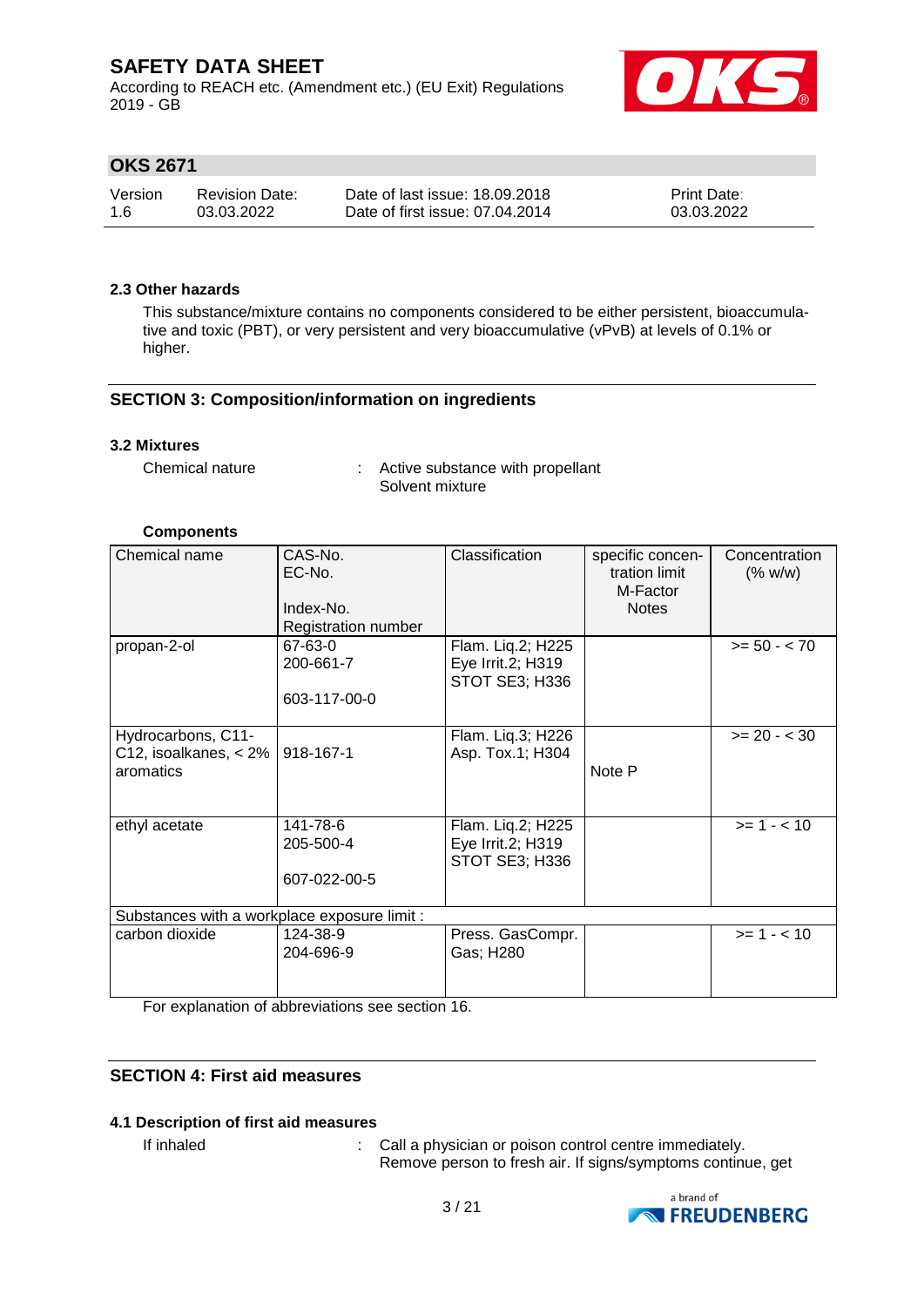According to REACH etc. (Amendment etc.) (EU Exit) Regulations 2019 - GB



| Version<br>1.6 |              | <b>Revision Date:</b><br>03.03.2022 | Date of last issue: 18.09.2018<br>Date of first issue: 07.04.2014                                                                                                                                                                                                                   | Print Date:<br>03.03.2022 |
|----------------|--------------|-------------------------------------|-------------------------------------------------------------------------------------------------------------------------------------------------------------------------------------------------------------------------------------------------------------------------------------|---------------------------|
|                |              |                                     | medical attention.<br>Keep patient warm and at rest.<br>If unconscious, place in recovery position and seek medical<br>advice.<br>Keep respiratory tract clear.<br>If breathing is irregular or stopped, administer artificial respira-<br>tion.                                    |                           |
|                |              | In case of skin contact             | Take off all contaminated clothing immediately.<br>Get medical attention immediately if irritation develops and<br>persists.<br>Wash clothing before reuse.<br>Thoroughly clean shoes before reuse.<br>Wash skin thoroughly with soap and water or use recognized<br>skin cleanser. |                           |
|                |              | In case of eye contact              | Rinse immediately with plenty of water, also under the eyelids,<br>for at least 10 minutes.<br>Seek medical advice.                                                                                                                                                                 |                           |
|                | If swallowed |                                     | Move the victim to fresh air.<br>If accidentally swallowed obtain immediate medical attention.<br>Keep respiratory tract clear.<br>Do NOT induce vomiting.<br>Rinse mouth with water.<br>Aspiration hazard if swallowed - can enter lungs and cause<br>damage.                      |                           |
|                |              |                                     | 4.2 Most important symptoms and effects, both acute and delayed                                                                                                                                                                                                                     |                           |
|                | Symptoms     |                                     | Inhalation may provoke the following symptoms:<br>Unconsciousness<br><b>Dizziness</b><br>Drowsiness<br>Headache<br>Nausea<br><b>Tiredness</b><br>Skin contact may provoke the following symptoms:<br>Erythema                                                                       |                           |
|                |              |                                     | Aspiration may cause pulmonary oedema and pneumonitis.                                                                                                                                                                                                                              |                           |
|                | <b>Risks</b> |                                     | Central nervous system depression<br>Can be absorbed through skin.<br>Risk of product entering the lungs on vomiting after ingestion.<br>Health injuries may be delayed.                                                                                                            |                           |
|                |              |                                     | 4.3 Indication of any immediate medical attention and special treatment needed                                                                                                                                                                                                      |                           |
|                | Treatment    |                                     | Treat symptomatically.                                                                                                                                                                                                                                                              |                           |

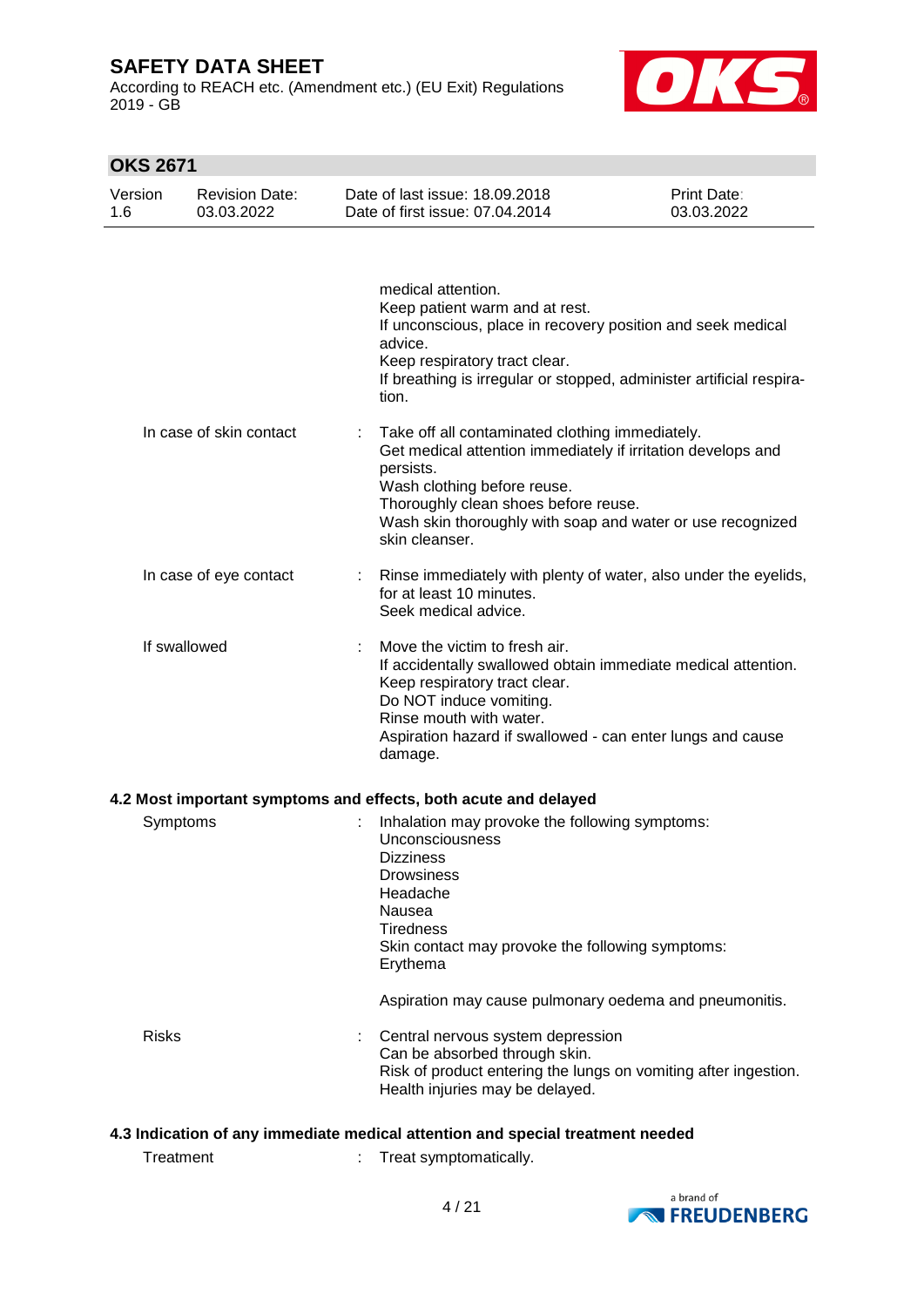According to REACH etc. (Amendment etc.) (EU Exit) Regulations 2019 - GB



## **OKS 2671**

| Version | Revision Date: | Date of last issue: 18.09.2018  | <b>Print Date:</b> |
|---------|----------------|---------------------------------|--------------------|
| 1.6     | 03.03.2022     | Date of first issue: 07.04.2014 | 03.03.2022         |

## **SECTION 5: Firefighting measures**

#### **5.1 Extinguishing media**

| Suitable extinguishing media : ABC powder |                         |
|-------------------------------------------|-------------------------|
| Unsuitable extinguishing<br>media         | : High volume water jet |

### **5.2 Special hazards arising from the substance or mixture**

| Specific hazards during fire-<br>fighting                   |           | Fire Hazard<br>Do not let product enter drains.<br>Contains gas under pressure; may explode if heated.<br>Beware of vapours accumulating to form explosive concentra-<br>tions. Vapours can accumulate in low areas. |
|-------------------------------------------------------------|-----------|----------------------------------------------------------------------------------------------------------------------------------------------------------------------------------------------------------------------|
| Hazardous combustion prod-<br>ucts                          |           | Carbon oxides                                                                                                                                                                                                        |
| 5.3 Advice for firefighters<br>Special protective equipment | $\cdot$ : | In the event of fire, wear self-contained breathing apparatus.                                                                                                                                                       |
| for firefighters                                            |           | Use personal protective equipment. Exposure to decomposi-<br>tion products may be a hazard to health.                                                                                                                |
| Further information                                         |           | Standard procedure for chemical fires.                                                                                                                                                                               |

## Collect contaminated fire extinguishing water separately. This must not be discharged into drains. Cool containers/tanks with water spray.

### **SECTION 6: Accidental release measures**

### **6.1 Personal precautions, protective equipment and emergency procedures**

| Personal precautions | : Evacuate personnel to safe areas.                        |
|----------------------|------------------------------------------------------------|
|                      | Ensure adequate ventilation.                               |
|                      | Remove all sources of ignition.                            |
|                      | Do not breathe vapours or spray mist.                      |
|                      | Do not breathe dust/ fume/ gas/ mist/ vapours/ spray.      |
|                      | Refer to protective measures listed in sections 7 and 8.   |
|                      | Only qualified personnel equipped with suitable protective |
|                      | equipment may intervene.                                   |
|                      |                                                            |

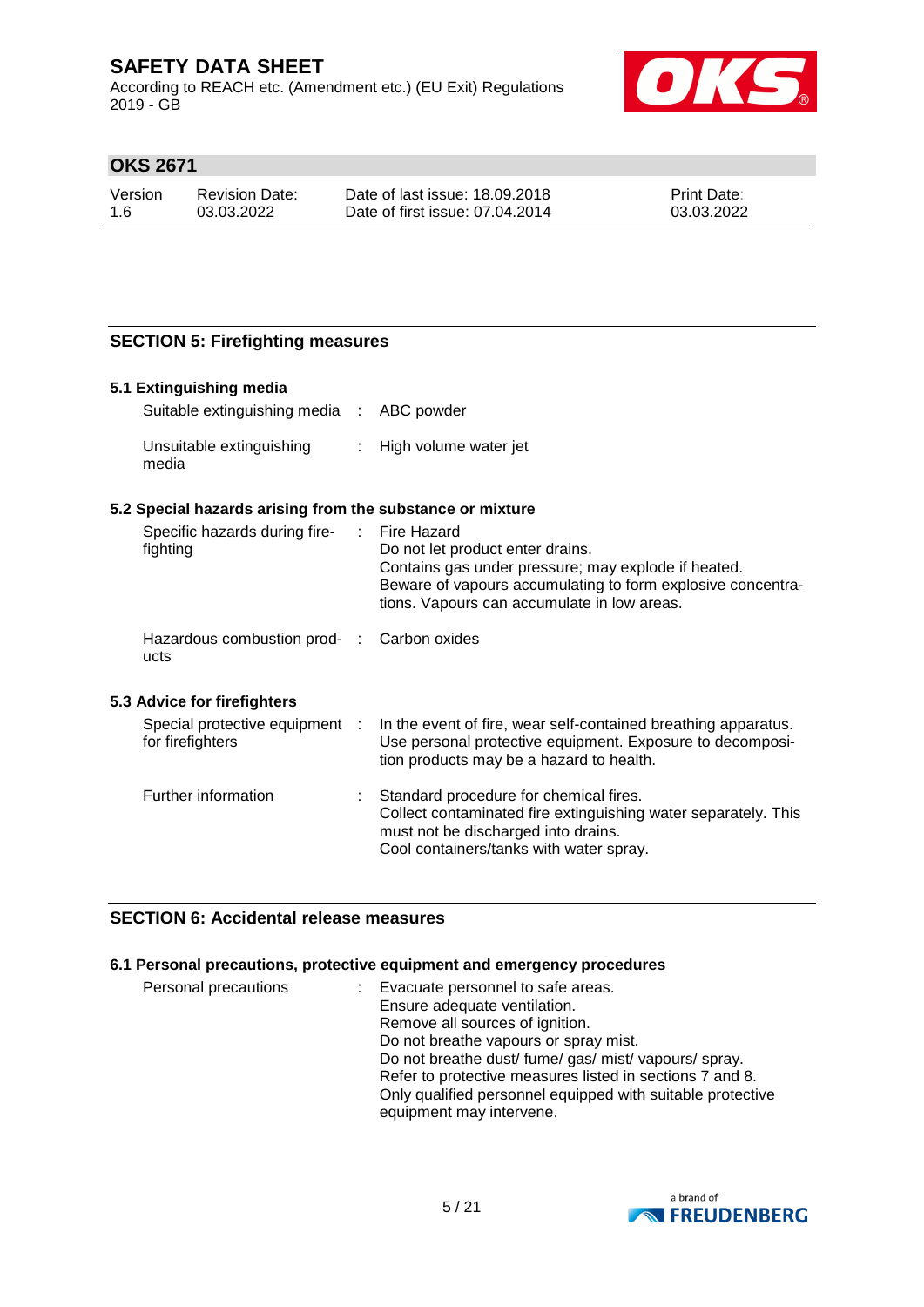According to REACH etc. (Amendment etc.) (EU Exit) Regulations 2019 - GB



## **OKS 2671**

| Version | <b>Revision Date:</b> | Date of last issue: 18.09.2018  | <b>Print Date:</b> |
|---------|-----------------------|---------------------------------|--------------------|
| 1.6     | 03.03.2022            | Date of first issue: 07.04.2014 | 03.03.2022         |

### **6.2 Environmental precautions**

| Environmental precautions                                | ÷. | Do not allow contact with soil, surface or ground water.<br>Prevent further leakage or spillage if safe to do so.<br>If the product contaminates rivers and lakes or drains inform<br>respective authorities.                                                                                     |
|----------------------------------------------------------|----|---------------------------------------------------------------------------------------------------------------------------------------------------------------------------------------------------------------------------------------------------------------------------------------------------|
| 6.3 Methods and material for containment and cleaning up |    |                                                                                                                                                                                                                                                                                                   |
| Methods for cleaning up                                  |    | Contain spillage, and then collect with non-combustible ab-<br>sorbent material, (e.g. sand, earth, diatomaceous earth, ver-<br>miculite) and place in container for disposal according to local<br>/ national regulations (see section 13).<br>Keep in suitable, closed containers for disposal. |

### Non-sparking tools should be used.

#### **6.4 Reference to other sections**

For personal protection see section 8.

### **SECTION 7: Handling and storage**

#### **7.1 Precautions for safe handling**

| Advice on safe handling | : Do not use in areas without adequate ventilation.<br>Do not breathe vapours or spray mist.<br>In case of insufficient ventilation, wear suitable respiratory<br>equipment.<br>Avoid contact with skin and eyes.<br>For personal protection see section 8.<br>Keep away from fire, sparks and heated surfaces.<br>Smoking, eating and drinking should be prohibited in the ap-<br>plication area.<br>Wash hands and face before breaks and immediately after<br>handling the product.<br>Do not get in eyes or mouth or on skin.<br>Do not get on skin or clothing.<br>Do not ingest.<br>Do not use sparking tools.<br>These safety instructions also apply to empty packaging which<br>may still contain product residues.<br>Pressurized container: protect from sunlight and do not ex-<br>pose to temperatures exceeding 50 °C. Do not pierce or burn,<br>even after use. |  |
|-------------------------|--------------------------------------------------------------------------------------------------------------------------------------------------------------------------------------------------------------------------------------------------------------------------------------------------------------------------------------------------------------------------------------------------------------------------------------------------------------------------------------------------------------------------------------------------------------------------------------------------------------------------------------------------------------------------------------------------------------------------------------------------------------------------------------------------------------------------------------------------------------------------------|--|
| Hygiene measures        | Wash face, hands and any exposed skin thoroughly after<br>handling.                                                                                                                                                                                                                                                                                                                                                                                                                                                                                                                                                                                                                                                                                                                                                                                                            |  |

### **7.2 Conditions for safe storage, including any incompatibilities**

Requirements for storage : BEWARE: Aerosol is pressurized. Keep away from direct sun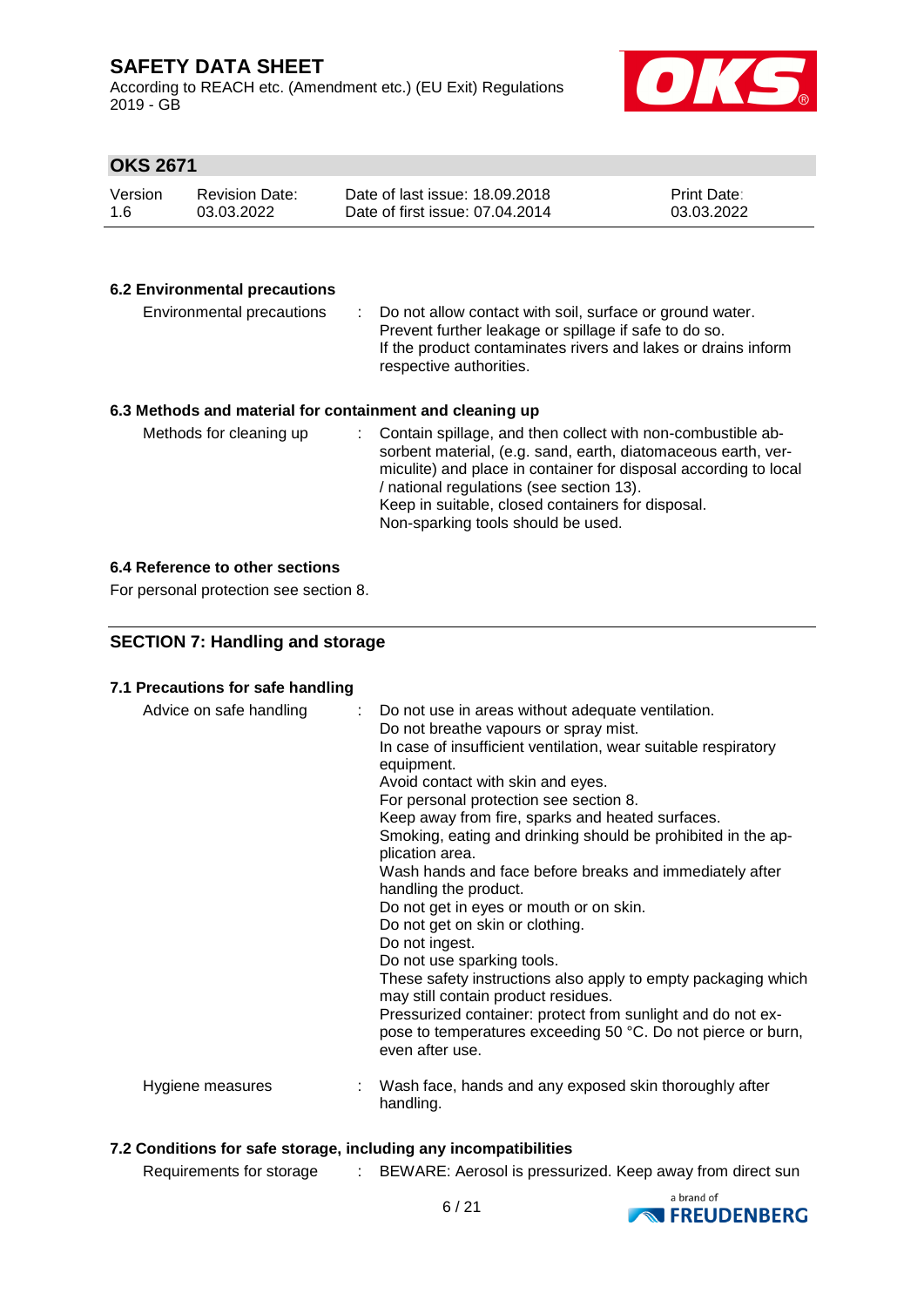According to REACH etc. (Amendment etc.) (EU Exit) Regulations 2019 - GB



# **OKS 2671**

| Version<br>1.6       | <b>Revision Date:</b><br>03.03.2022        | Date of last issue: 18.09.2018<br>Date of first issue: 07.04.2014                                                                                                                                                 | <b>Print Date:</b><br>03.03.2022 |
|----------------------|--------------------------------------------|-------------------------------------------------------------------------------------------------------------------------------------------------------------------------------------------------------------------|----------------------------------|
| areas and containers |                                            | exposure and temperatures over 50 °C. Do not open by force<br>or throw into fire even after use. Do not spray on flames or<br>red-hot objects. Store in accordance with the particular na-<br>tional regulations. |                                  |
|                      | 7.3 Specific end use(s)<br>Specific use(s) | Specific instructions for handling, not required.                                                                                                                                                                 |                                  |

### **SECTION 8: Exposure controls/personal protection**

### **8.1 Control parameters**

### **Occupational Exposure Limits**

| Components     | CAS-No.                         | Value type (Form<br>of exposure) | Control parameters   | <b>Basis</b>       |
|----------------|---------------------------------|----------------------------------|----------------------|--------------------|
| propan-2-ol    | 67-63-0                         | <b>STEL</b>                      | 500 ppm              | GB EH40            |
|                |                                 |                                  | 1,250 mg/m3          | $(2006 - 09 - 01)$ |
|                |                                 | <b>TWA</b>                       | 400 ppm              | GB EH40            |
|                |                                 |                                  | 999 mg/m3            | $(2006 - 09 - 01)$ |
| ethyl acetate  | 141-78-6                        | <b>TWA</b>                       | 200 ppm              | GB EH40            |
|                |                                 |                                  | 734 mg/m3            | $(2018-08-01)$     |
|                |                                 | <b>STEL</b>                      | $\overline{4}00$ ppm | GB EH40            |
|                |                                 |                                  | 1,468 mg/m3          | $(2018 - 08 - 01)$ |
|                |                                 | <b>STEL</b>                      | 400 ppm              | 2017/164/EU        |
|                |                                 |                                  | 1,468 mg/m3          | $(2017 - 02 - 01)$ |
|                |                                 | Further information: Indicative  |                      |                    |
|                |                                 | <b>TWA</b>                       | 200 ppm              | 2017/164/EU        |
|                |                                 |                                  | 734 mg/m3            | $(2017 - 02 - 01)$ |
|                |                                 | Further information: Indicative  |                      |                    |
|                |                                 | <b>STEL</b>                      | 400 ppm              | 2017/164/EU        |
|                |                                 |                                  | 1,468 mg/m3          | $(2017 - 02 - 01)$ |
|                |                                 | Further information: Indicative  |                      |                    |
|                |                                 | <b>TWA</b>                       | 200 ppm              | 2017/164/EU        |
|                |                                 |                                  | 734 mg/m3            | $(2017 - 02 - 01)$ |
|                |                                 | Further information: Indicative  |                      |                    |
| carbon dioxide | 124-38-9                        | <b>TWA</b>                       | 5,000 ppm            | 2006/15/EC         |
|                |                                 |                                  | 9,000 mg/m3          | $(2006 - 02 - 09)$ |
|                |                                 | Further information: Indicative  |                      |                    |
|                |                                 | <b>TWA</b>                       | $5,000$ ppm          | GB EH40            |
|                |                                 |                                  | 9,150 mg/m3          | $(2005 - 04 - 06)$ |
|                |                                 | <b>STEL</b>                      | 15,000 ppm           | GB EH40            |
|                |                                 |                                  | 27,400 mg/m3         | $(2005 - 04 - 06)$ |
|                |                                 | <b>TWA</b>                       | 5,000 ppm            | 2006/15/EC         |
|                |                                 |                                  | 9,000 mg/m3          | $(2006 - 02 - 09)$ |
|                | Further information: Indicative |                                  |                      |                    |

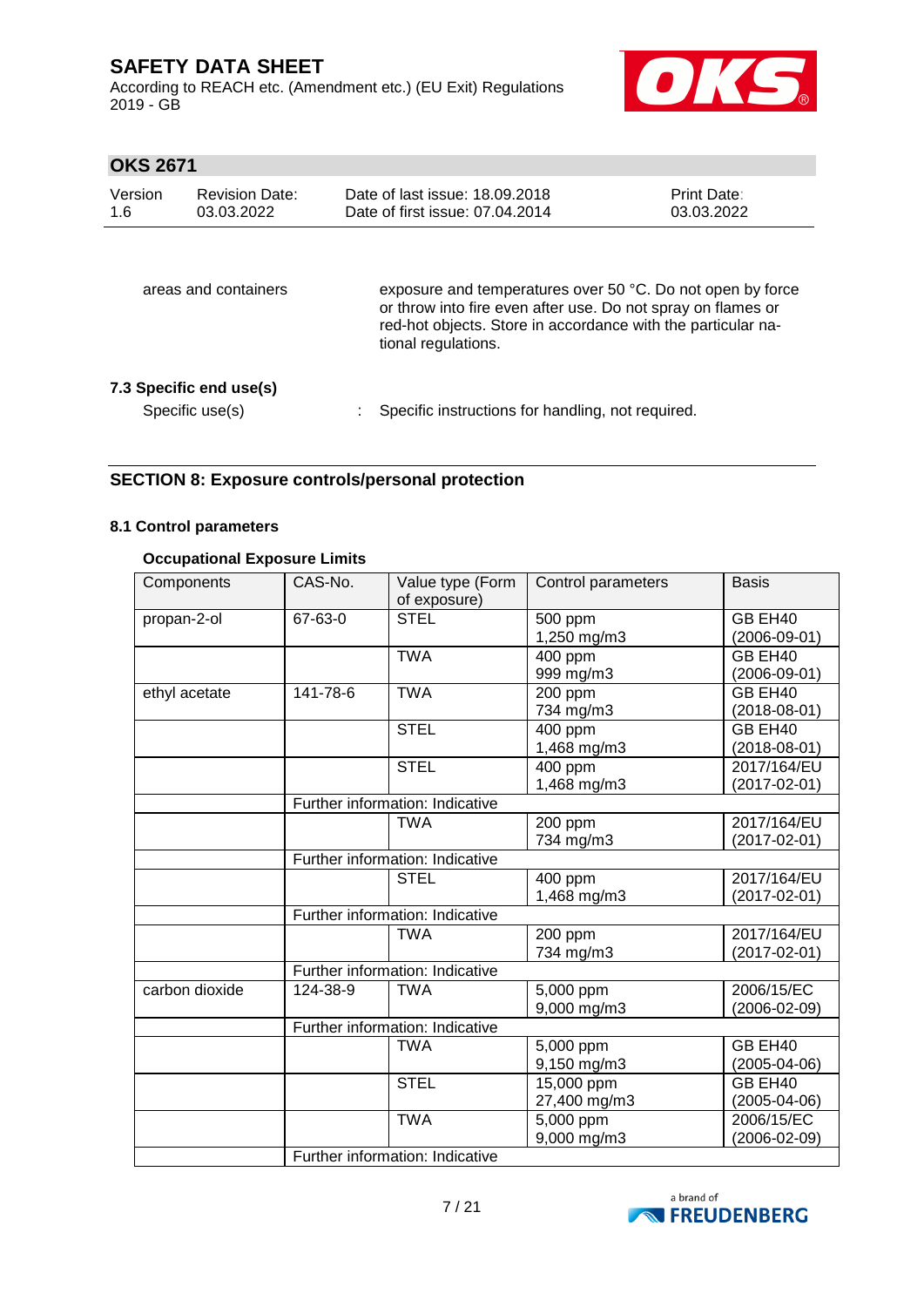According to REACH etc. (Amendment etc.) (EU Exit) Regulations 2019 - GB



## **OKS 2671**

| Version | <b>Revision Date:</b> | Date of last issue: 18,09,2018  | <b>Print Date:</b> |
|---------|-----------------------|---------------------------------|--------------------|
| -1.6    | 03.03.2022            | Date of first issue: 07.04.2014 | 03.03.2022         |

#### **8.2 Exposure controls**

#### **Engineering measures**

Use only in an area equipped with explosion proof exhaust ventilation. Handle only in a place equipped with local exhaust (or other appropriate exhaust).

| Personal protective equipment                                         |                                                                                                                                                                                                                                                                                                                                             |
|-----------------------------------------------------------------------|---------------------------------------------------------------------------------------------------------------------------------------------------------------------------------------------------------------------------------------------------------------------------------------------------------------------------------------------|
| Eye protection                                                        | Safety glasses with side-shields                                                                                                                                                                                                                                                                                                            |
| Hand protection<br>Material<br>Break through time<br>Protective index | butyl-rubber<br>$> 10$ min<br>Class 1                                                                                                                                                                                                                                                                                                       |
| Remarks                                                               | Wear protective gloves. The break through time depends<br>amongst other things on the material, the thickness and the<br>type of glove and therefore has to be measured for each<br>case.<br>The selected protective gloves have to satisfy the specifica-<br>tions of Regulation (EU) 2016/425 and the standard EN 374<br>derived from it. |
| Respiratory protection                                                | Use respiratory protection unless adequate local exhaust ven-<br>tilation is provided or exposure assessment demonstrates that<br>exposures are within recommended exposure guidelines.<br>Short term only                                                                                                                                  |
| Filter type                                                           | Filter type A-P                                                                                                                                                                                                                                                                                                                             |
| Protective measures                                                   | The type of protective equipment must be selected according<br>to the concentration and amount of the dangerous substance<br>at the specific workplace.<br>Choose body protection in relation to its type, to the concen-<br>tration and amount of dangerous substances, and to the spe-<br>cific work-place.                               |

### **SECTION 9: Physical and chemical properties**

### **9.1 Information on basic physical and chemical properties**

| Appearance      | : aerosol         |
|-----------------|-------------------|
| Colour          | : colourless      |
| Odour           | characteristic    |
| Odour Threshold | No data available |

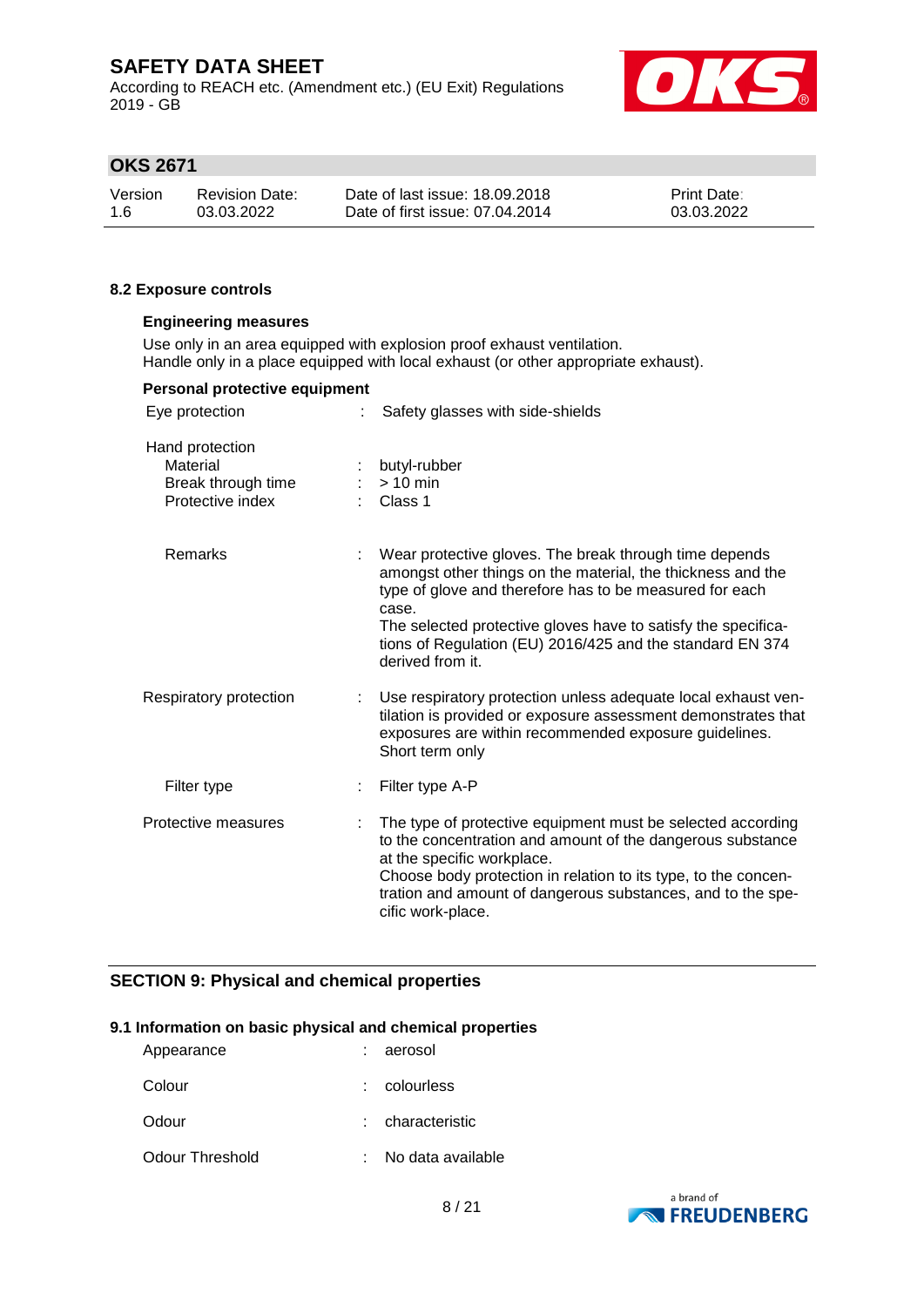According to REACH etc. (Amendment etc.) (EU Exit) Regulations 2019 - GB



| Version | <b>Revision Date:</b> | Date of last issue: 18,09,2018  | <b>Print Date:</b> |
|---------|-----------------------|---------------------------------|--------------------|
| 1.6     | 03.03.2022            | Date of first issue: 07.04.2014 | 03.03.2022         |

| рH                                                                |    | Not applicable<br>substance/mixture is non-soluble (in water)        |
|-------------------------------------------------------------------|----|----------------------------------------------------------------------|
| Melting point/range                                               |    | : No data available                                                  |
| Boiling point/boiling range                                       |    | : $-161$ °C (1,013 hPa)                                              |
| Flash point                                                       | ÷. | $-15 °C$<br>Method: Abel-Pensky                                      |
| Evaporation rate                                                  |    | : No data available                                                  |
|                                                                   |    | Flammability (solid, gas) : Extremely flammable aerosol.             |
| Upper explosion limit / Upper : 12 %(V)<br>flammability limit     |    |                                                                      |
| Lower explosion limit / Lower : $0.6\%$ (V)<br>flammability limit |    |                                                                      |
| Vapour pressure                                                   |    | 3,600 hPa (20 °C)                                                    |
| Relative vapour density                                           |    | No data available                                                    |
| Relative density                                                  |    | 0.78(20 °C)<br>Reference substance: Water<br>The value is calculated |
| Density                                                           |    | $0.78$ g/cm3<br>(20 °C)                                              |
| <b>Bulk density</b>                                               |    | No data available                                                    |
| Solubility(ies)<br>Water solubility                               |    | insoluble                                                            |
| Solubility in other solvents : No data available                  |    |                                                                      |
| Partition coefficient: n-<br>octanol/water                        |    | No data available                                                    |
| Auto-ignition temperature                                         |    | No data available                                                    |
| Decomposition temperature                                         | ÷. | No data available                                                    |
| Viscosity                                                         |    |                                                                      |

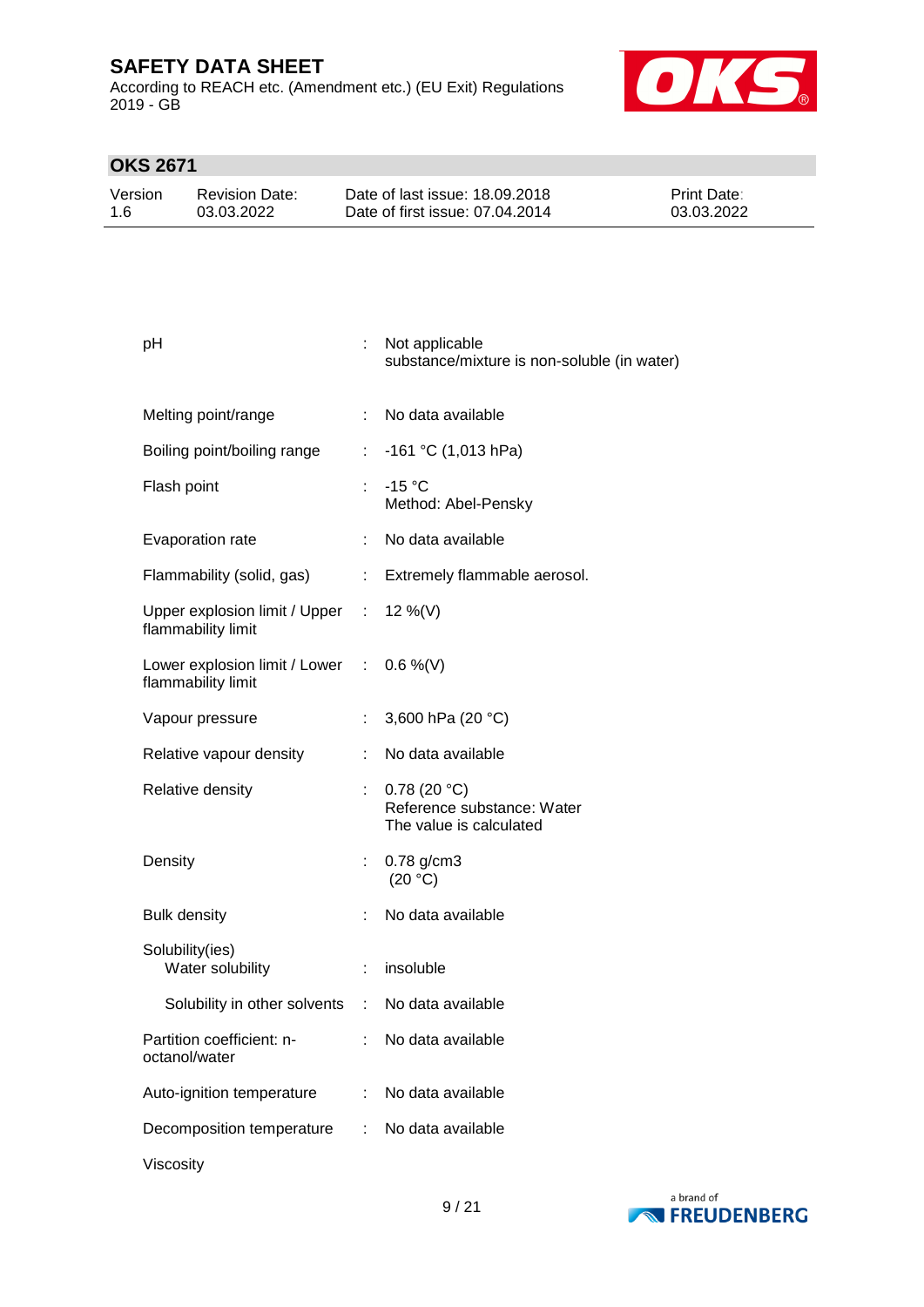According to REACH etc. (Amendment etc.) (EU Exit) Regulations 2019 - GB



## **OKS 2671**

| Version<br>1.6 | <b>Revision Date:</b><br>03.03.2022 | Date of last issue: 18.09.2018<br>Date of first issue: 07.04.2014 | Print Date:<br>03.03.2022 |
|----------------|-------------------------------------|-------------------------------------------------------------------|---------------------------|
|                |                                     |                                                                   |                           |
|                | Viscosity, dynamic                  | No data available                                                 |                           |
|                | Viscosity, kinematic                | : $< 20.5$ mm2/s (40 °C)                                          |                           |
|                | <b>Explosive properties</b>         | Not explosive                                                     |                           |
|                | Oxidizing properties                | No data available                                                 |                           |
|                | 9.2 Other information               |                                                                   |                           |
|                | Sublimation point                   | No data available                                                 |                           |
|                | Metal corrosion rate                | Not corrosive to metals                                           |                           |
|                | Self-ignition                       | No data available                                                 |                           |

## **SECTION 10: Stability and reactivity**

#### **10.1 Reactivity**

No hazards to be specially mentioned.

### **10.2 Chemical stability**

Stable under normal conditions.

#### **10.3 Possibility of hazardous reactions**

Hazardous reactions : No dangerous reaction known under conditions of normal use.

### **10.4 Conditions to avoid**

Conditions to avoid : Heat, flames and sparks.

### **10.5 Incompatible materials**

Materials to avoid : Oxidizing agents

### **10.6 Hazardous decomposition products**

No decomposition if stored and applied as directed.

### **SECTION 11: Toxicological information**

### **11.1 Information on toxicological effects**

#### **Acute toxicity**

### **Product:**

Acute oral toxicity : Remarks: Effects due to ingestion may include:

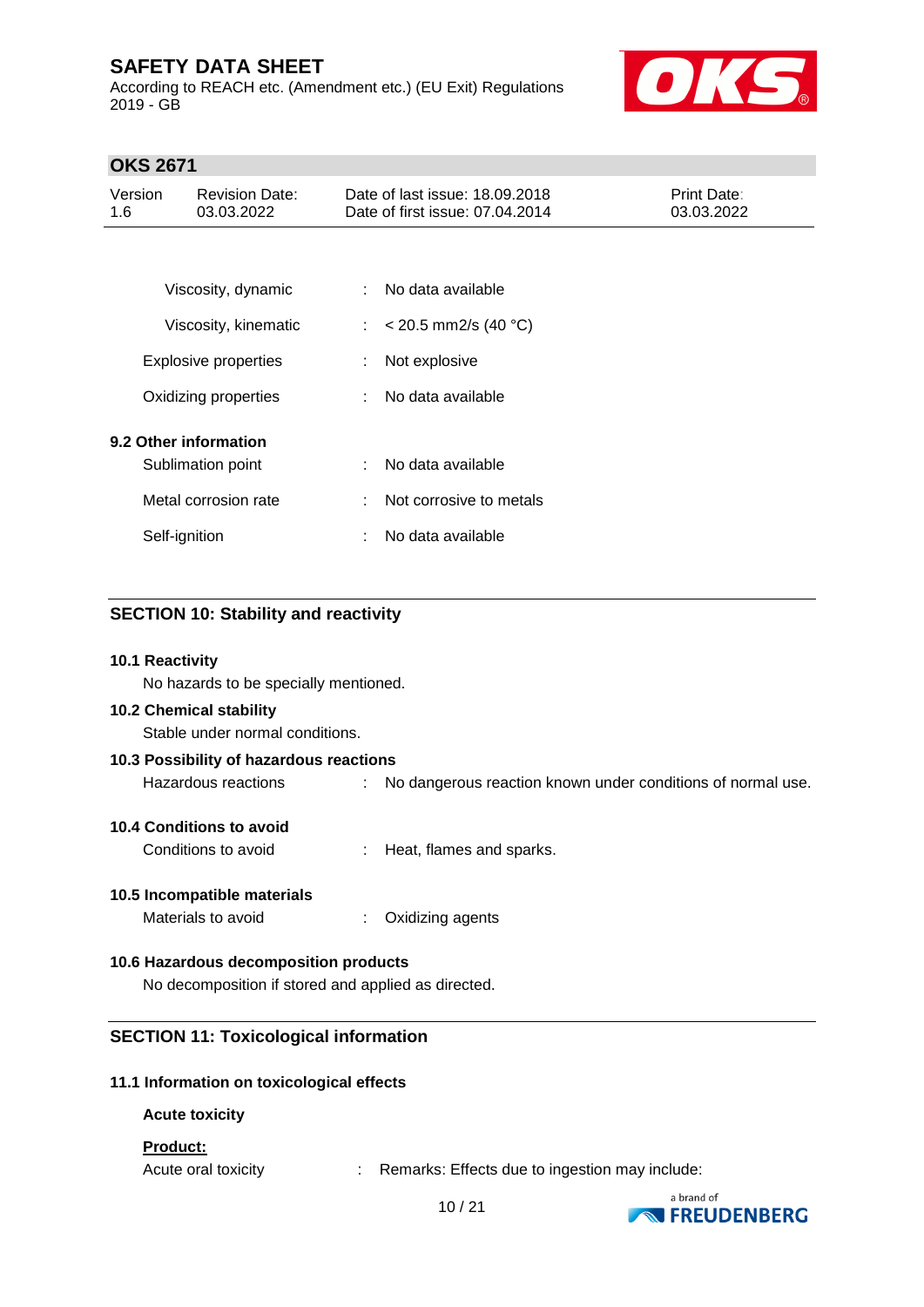According to REACH etc. (Amendment etc.) (EU Exit) Regulations 2019 - GB



| Version<br>Date of last issue: 18.09.2018<br><b>Print Date:</b><br><b>Revision Date:</b><br>Date of first issue: 07.04.2014<br>03.03.2022<br>03.03.2022<br>1.6<br>Symptoms: Central nervous system depression<br>Remarks: Respiration of solvent vapour may cause dizziness.<br>Acute inhalation toxicity<br>÷<br>Symptoms: Inhalation may provoke the following symptoms:,<br>Respiratory disorder, Dizziness, Drowsiness, Vomiting, Fa-<br>tigue, Vertigo, Central nervous system depression<br>Remarks: Prolonged or repeated skin contact with liquid may<br>Acute dermal toxicity<br>cause defatting resulting in drying, redness and possible blis-<br>tering.<br>Symptoms: Skin disorders<br>Components:<br>propan-2-ol:<br>Acute oral toxicity<br>LD50 Oral (Rat): 5,840 mg/kg<br>÷.<br>Hydrocarbons, C11-C12, isoalkanes, < 2% aromatics:<br>Acute oral toxicity<br>LD50 Oral (Rat): $> 5,000$ mg/kg<br>$\mathbb{R}^n$<br>Method: OECD Test Guideline 401 |  |
|--------------------------------------------------------------------------------------------------------------------------------------------------------------------------------------------------------------------------------------------------------------------------------------------------------------------------------------------------------------------------------------------------------------------------------------------------------------------------------------------------------------------------------------------------------------------------------------------------------------------------------------------------------------------------------------------------------------------------------------------------------------------------------------------------------------------------------------------------------------------------------------------------------------------------------------------------------------------|--|
|                                                                                                                                                                                                                                                                                                                                                                                                                                                                                                                                                                                                                                                                                                                                                                                                                                                                                                                                                                    |  |
|                                                                                                                                                                                                                                                                                                                                                                                                                                                                                                                                                                                                                                                                                                                                                                                                                                                                                                                                                                    |  |
|                                                                                                                                                                                                                                                                                                                                                                                                                                                                                                                                                                                                                                                                                                                                                                                                                                                                                                                                                                    |  |
|                                                                                                                                                                                                                                                                                                                                                                                                                                                                                                                                                                                                                                                                                                                                                                                                                                                                                                                                                                    |  |
|                                                                                                                                                                                                                                                                                                                                                                                                                                                                                                                                                                                                                                                                                                                                                                                                                                                                                                                                                                    |  |
|                                                                                                                                                                                                                                                                                                                                                                                                                                                                                                                                                                                                                                                                                                                                                                                                                                                                                                                                                                    |  |
|                                                                                                                                                                                                                                                                                                                                                                                                                                                                                                                                                                                                                                                                                                                                                                                                                                                                                                                                                                    |  |
|                                                                                                                                                                                                                                                                                                                                                                                                                                                                                                                                                                                                                                                                                                                                                                                                                                                                                                                                                                    |  |
|                                                                                                                                                                                                                                                                                                                                                                                                                                                                                                                                                                                                                                                                                                                                                                                                                                                                                                                                                                    |  |
|                                                                                                                                                                                                                                                                                                                                                                                                                                                                                                                                                                                                                                                                                                                                                                                                                                                                                                                                                                    |  |
|                                                                                                                                                                                                                                                                                                                                                                                                                                                                                                                                                                                                                                                                                                                                                                                                                                                                                                                                                                    |  |
|                                                                                                                                                                                                                                                                                                                                                                                                                                                                                                                                                                                                                                                                                                                                                                                                                                                                                                                                                                    |  |
| Acute dermal toxicity<br>LD50 (Rabbit): $> 5,000$ mg/kg<br>÷.<br>Method: OECD Test Guideline 402                                                                                                                                                                                                                                                                                                                                                                                                                                                                                                                                                                                                                                                                                                                                                                                                                                                                   |  |
| ethyl acetate:                                                                                                                                                                                                                                                                                                                                                                                                                                                                                                                                                                                                                                                                                                                                                                                                                                                                                                                                                     |  |
| Acute oral toxicity<br>LD50 (Rat): 5,620 mg/kg                                                                                                                                                                                                                                                                                                                                                                                                                                                                                                                                                                                                                                                                                                                                                                                                                                                                                                                     |  |
| Acute dermal toxicity<br>LD50 (Rabbit): > 20,000 mg/kg<br>$\mathbb{Z}^{\mathbb{Z}}$ .                                                                                                                                                                                                                                                                                                                                                                                                                                                                                                                                                                                                                                                                                                                                                                                                                                                                              |  |
| <b>Skin corrosion/irritation</b>                                                                                                                                                                                                                                                                                                                                                                                                                                                                                                                                                                                                                                                                                                                                                                                                                                                                                                                                   |  |
| Product:                                                                                                                                                                                                                                                                                                                                                                                                                                                                                                                                                                                                                                                                                                                                                                                                                                                                                                                                                           |  |
| Remarks<br>This information is not available.                                                                                                                                                                                                                                                                                                                                                                                                                                                                                                                                                                                                                                                                                                                                                                                                                                                                                                                      |  |
| Components:                                                                                                                                                                                                                                                                                                                                                                                                                                                                                                                                                                                                                                                                                                                                                                                                                                                                                                                                                        |  |
| Hydrocarbons, C11-C12, isoalkanes, < 2% aromatics:                                                                                                                                                                                                                                                                                                                                                                                                                                                                                                                                                                                                                                                                                                                                                                                                                                                                                                                 |  |
| Result<br>Repeated exposure may cause skin dryness or cracking.<br>÷                                                                                                                                                                                                                                                                                                                                                                                                                                                                                                                                                                                                                                                                                                                                                                                                                                                                                               |  |
| ethyl acetate:                                                                                                                                                                                                                                                                                                                                                                                                                                                                                                                                                                                                                                                                                                                                                                                                                                                                                                                                                     |  |
| Species<br>Rabbit<br>Result<br>Mild skin irritation                                                                                                                                                                                                                                                                                                                                                                                                                                                                                                                                                                                                                                                                                                                                                                                                                                                                                                                |  |

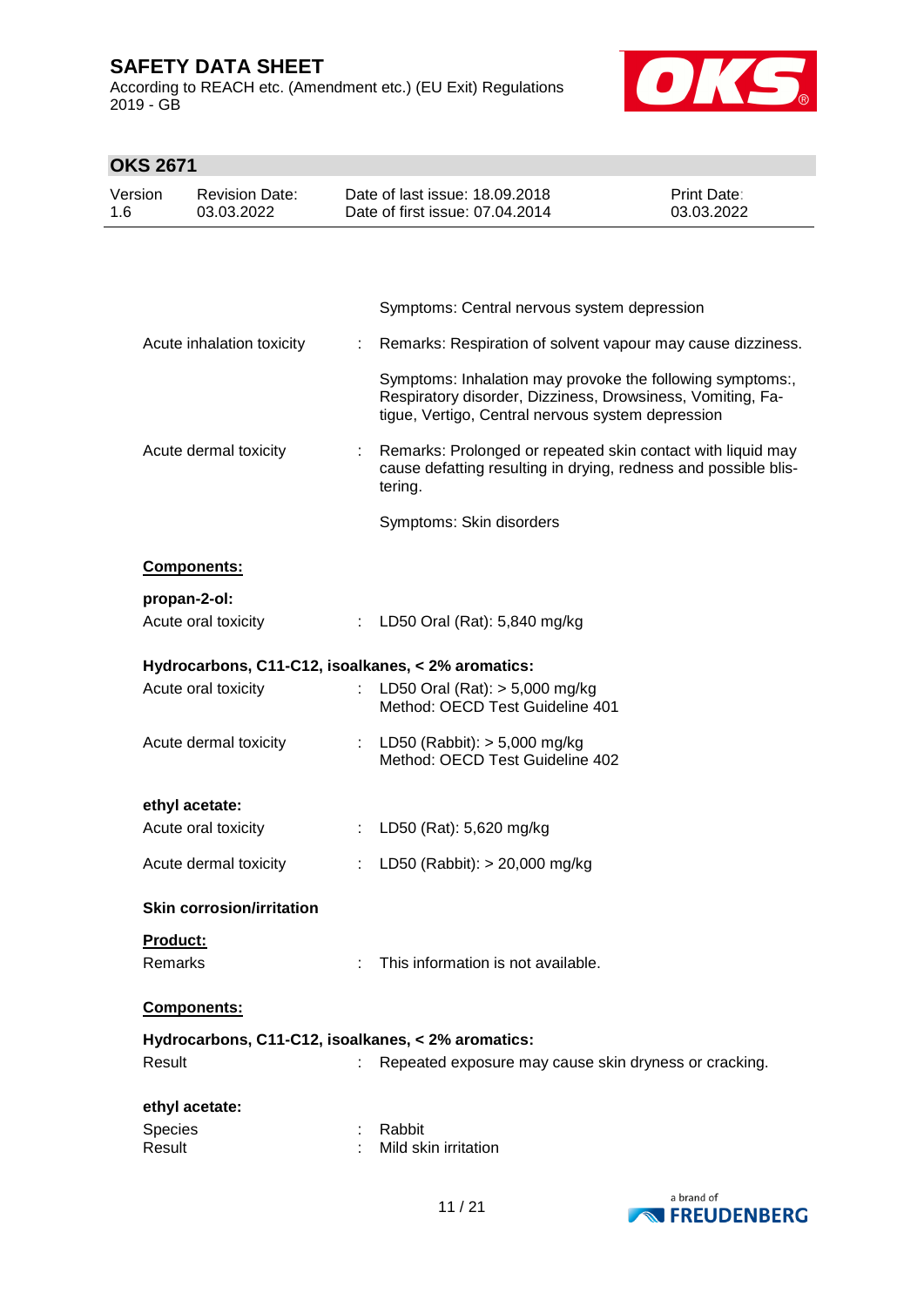According to REACH etc. (Amendment etc.) (EU Exit) Regulations 2019 - GB



| Version<br>1.6 | <b>Revision Date:</b><br>03.03.2022 |    | Date of last issue: 18.09.2018<br>Print Date:<br>Date of first issue: 07.04.2014<br>03.03.2022 |  |  |  |  |
|----------------|-------------------------------------|----|------------------------------------------------------------------------------------------------|--|--|--|--|
|                |                                     |    |                                                                                                |  |  |  |  |
|                | Result                              |    | Repeated exposure may cause skin dryness or cracking.                                          |  |  |  |  |
|                | Serious eye damage/eye irritation   |    |                                                                                                |  |  |  |  |
|                | Product:                            |    |                                                                                                |  |  |  |  |
|                | Remarks                             | ÷. | Irritating to eyes.                                                                            |  |  |  |  |
|                | <b>Components:</b>                  |    |                                                                                                |  |  |  |  |
|                | propan-2-ol:                        |    |                                                                                                |  |  |  |  |
|                | Result                              | ÷  | Irritating to eyes.                                                                            |  |  |  |  |
|                | ethyl acetate:                      |    |                                                                                                |  |  |  |  |
|                | Assessment                          |    | : Irritating to eyes.                                                                          |  |  |  |  |
|                | Result                              | ÷. | Irritating to eyes.                                                                            |  |  |  |  |
|                | Respiratory or skin sensitisation   |    |                                                                                                |  |  |  |  |
|                | Product:                            |    |                                                                                                |  |  |  |  |
|                | Remarks                             |    | This information is not available.                                                             |  |  |  |  |
|                | Components:                         |    |                                                                                                |  |  |  |  |
|                | ethyl acetate:                      |    |                                                                                                |  |  |  |  |
|                | <b>Test Type</b>                    |    | <b>Maximisation Test</b>                                                                       |  |  |  |  |
|                | Exposure routes                     |    | Dermal                                                                                         |  |  |  |  |
|                | Species<br>Assessment               |    | Guinea pig<br>Does not cause skin sensitisation.                                               |  |  |  |  |
|                | Method                              |    | <b>OECD Test Guideline 406</b>                                                                 |  |  |  |  |
|                | Result                              |    | Does not cause skin sensitisation.                                                             |  |  |  |  |
|                | <b>Germ cell mutagenicity</b>       |    |                                                                                                |  |  |  |  |
|                | <b>Product:</b>                     |    |                                                                                                |  |  |  |  |
|                | Genotoxicity in vitro               |    | Remarks: No data available                                                                     |  |  |  |  |
|                | Genotoxicity in vivo                | t. | Remarks: No data available                                                                     |  |  |  |  |
|                | Carcinogenicity                     |    |                                                                                                |  |  |  |  |
|                | Product:                            |    |                                                                                                |  |  |  |  |
|                | Remarks                             | ÷  | No data available                                                                              |  |  |  |  |

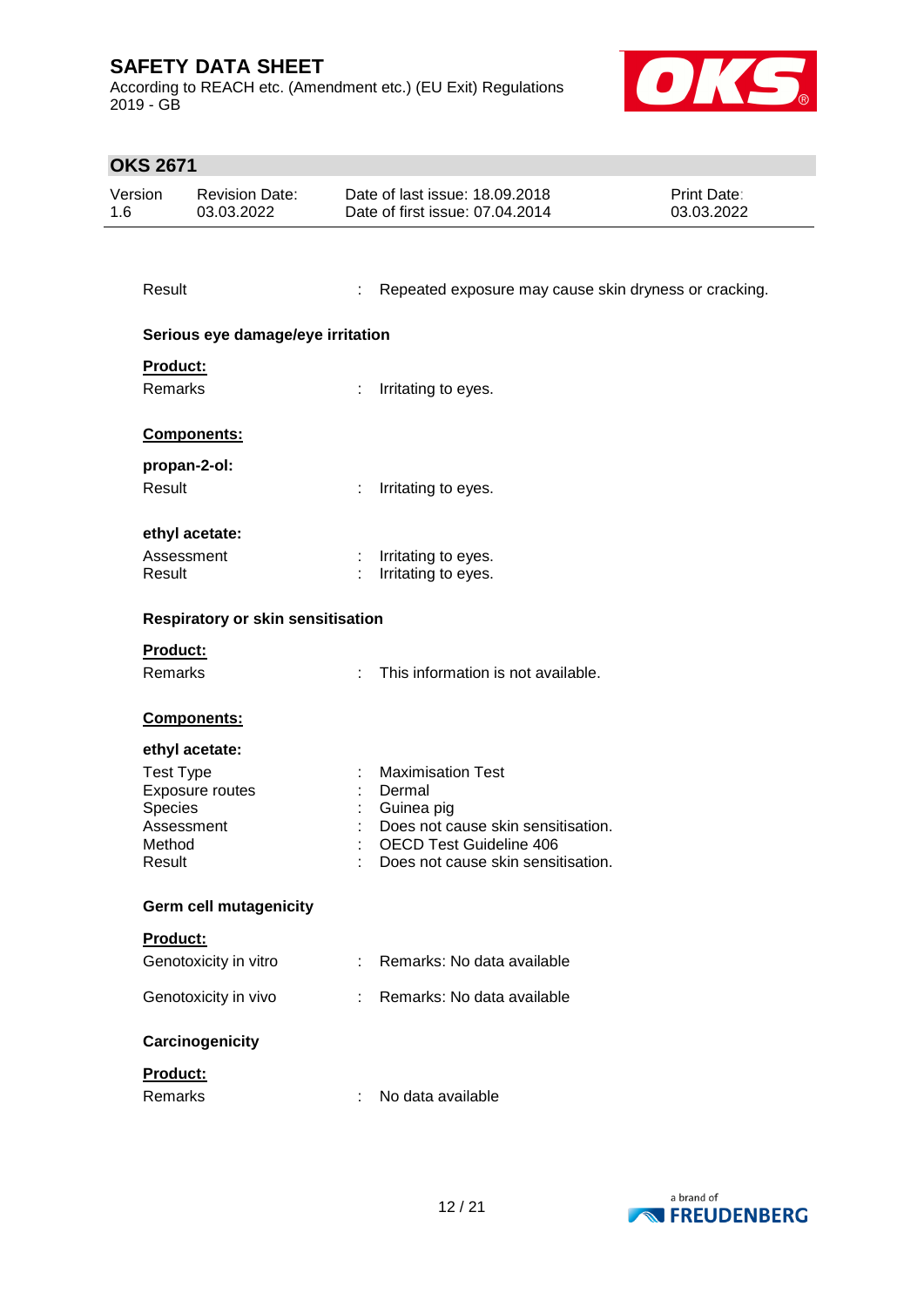According to REACH etc. (Amendment etc.) (EU Exit) Regulations 2019 - GB



| <b>OKS 2671</b>            |                                                           |   |                                                                                                                                                                     |                                  |
|----------------------------|-----------------------------------------------------------|---|---------------------------------------------------------------------------------------------------------------------------------------------------------------------|----------------------------------|
| Version                    | <b>Revision Date:</b><br>03.03.2022                       |   | Date of last issue: 18.09.2018<br>Date of first issue: 07.04.2014                                                                                                   | <b>Print Date:</b><br>03.03.2022 |
|                            |                                                           |   |                                                                                                                                                                     |                                  |
|                            | <b>Reproductive toxicity</b>                              |   |                                                                                                                                                                     |                                  |
| Product:                   | Effects on fertility                                      |   | Remarks: No data available                                                                                                                                          |                                  |
| ment                       | Effects on foetal develop-                                |   | : Remarks: No data available                                                                                                                                        |                                  |
|                            | <b>STOT - single exposure</b>                             |   |                                                                                                                                                                     |                                  |
|                            | Components:                                               |   |                                                                                                                                                                     |                                  |
| propan-2-ol:<br>Assessment |                                                           |   | May cause drowsiness or dizziness.                                                                                                                                  |                                  |
| Assessment                 | ethyl acetate:<br>Exposure routes<br><b>Target Organs</b> |   | Inhalation<br>Respiratory system<br>The substance or mixture is classified as specific target organ<br>toxicant, single exposure, category 3 with narcotic effects. |                                  |
|                            | <b>STOT - repeated exposure</b>                           |   |                                                                                                                                                                     |                                  |
|                            | Components:                                               |   |                                                                                                                                                                     |                                  |
| Assessment                 | ethyl acetate:                                            | ÷ | The substance or mixture is not classified as specific target<br>organ toxicant, repeated exposure.                                                                 |                                  |
|                            | <b>Repeated dose toxicity</b>                             |   |                                                                                                                                                                     |                                  |
| Product:<br><b>Remarks</b> |                                                           |   | This information is not available.                                                                                                                                  |                                  |
|                            | <b>Aspiration toxicity</b>                                |   |                                                                                                                                                                     |                                  |
| Product:                   |                                                           |   |                                                                                                                                                                     |                                  |
|                            | May be fatal if swallowed and enters airways.             |   |                                                                                                                                                                     |                                  |
|                            | May be fatal if swallowed and enters airways.             |   |                                                                                                                                                                     |                                  |
|                            | Components:                                               |   |                                                                                                                                                                     |                                  |
|                            | May be fatal if swallowed and enters airways.             |   | Hydrocarbons, C11-C12, isoalkanes, < 2% aromatics:                                                                                                                  |                                  |

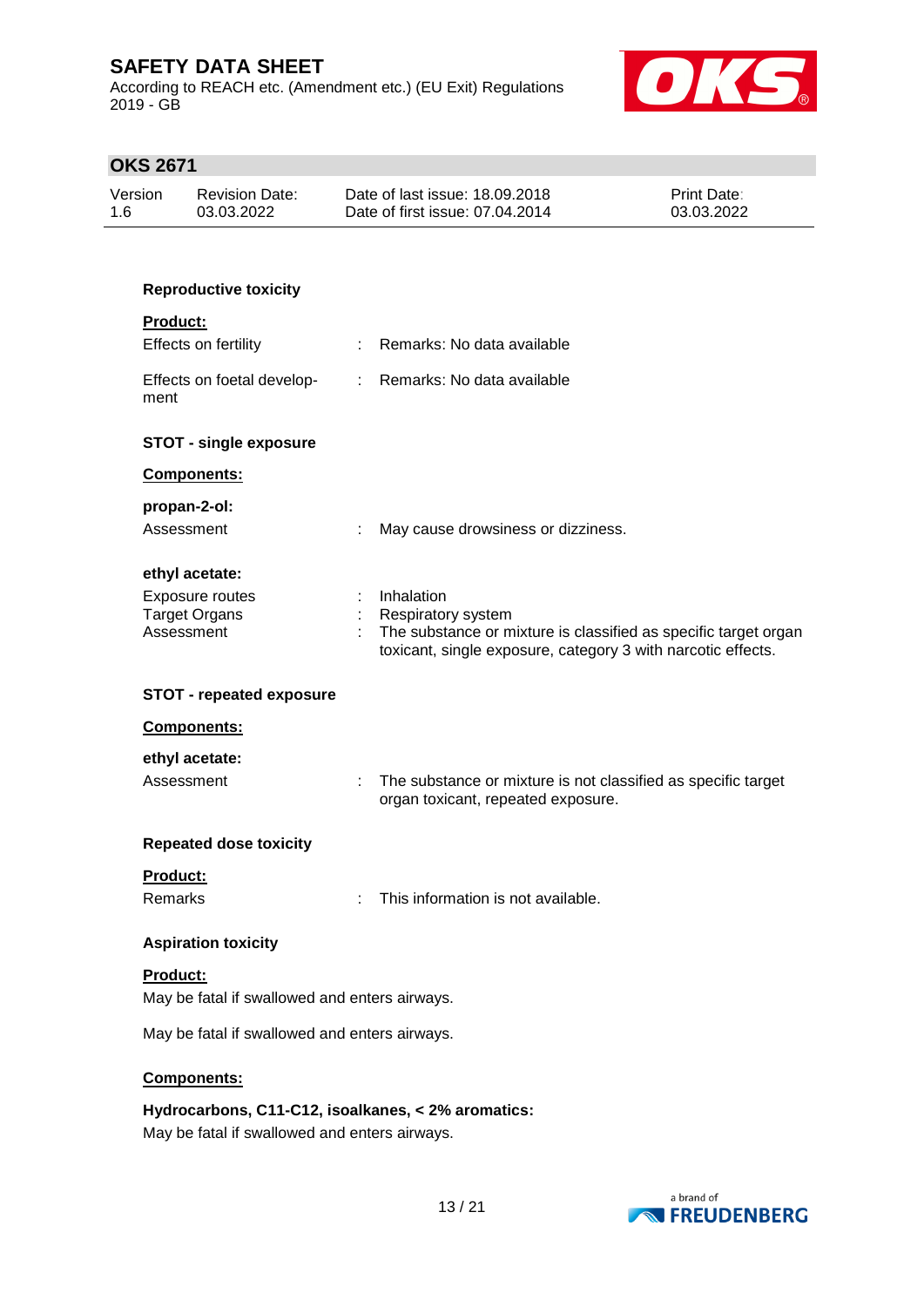According to REACH etc. (Amendment etc.) (EU Exit) Regulations 2019 - GB



# **OKS 2671**

| Version | <b>Revision Date:</b> | Date of last issue: 18,09,2018  | <b>Print Date:</b> |
|---------|-----------------------|---------------------------------|--------------------|
| -1.6    | 03.03.2022            | Date of first issue: 07.04.2014 | 03.03.2022         |

### **Further information**

#### **Product:**

Remarks : Information given is based on data on the components and the toxicology of similar products.

### **SECTION 12: Ecological information**

### **12.1 Toxicity**

| <b>Product:</b>                                                                     |                                                                                                            |
|-------------------------------------------------------------------------------------|------------------------------------------------------------------------------------------------------------|
| Toxicity to fish                                                                    | : Remarks: May cause long-term adverse effects in the aquatic<br>environment.                              |
| Toxicity to daphnia and other : Remarks: No data available<br>aquatic invertebrates |                                                                                                            |
| Toxicity to algae/aquatic<br>plants                                                 | : Remarks: No data available                                                                               |
| Toxicity to microorganisms                                                          | Remarks: No data available                                                                                 |
| Components:                                                                         |                                                                                                            |
| ethyl acetate:                                                                      |                                                                                                            |
| Toxicity to fish                                                                    | : LC50 (Pimephales promelas (fathead minnow)): 212.5 mg/l<br>Exposure time: 96 h<br>Test Type: static test |
| aquatic invertebrates                                                               | Toxicity to daphnia and other : EC50 (Daphnia magna (Water flea)): 154 mg/l<br>Exposure time: 48 h         |
| Toxicity to algae/aquatic<br>plants                                                 | : EC50 (Pseudokirchneriella subcapitata (green algae)): 2,500<br>mg/l<br>Exposure time: 96 h               |

### **12.2 Persistence and degradability**

| <b>Product:</b>                                                 |                              |
|-----------------------------------------------------------------|------------------------------|
| Biodegradability                                                | : Remarks: No data available |
| Physico-chemical removabil- : Remarks: No data available<br>ity |                              |

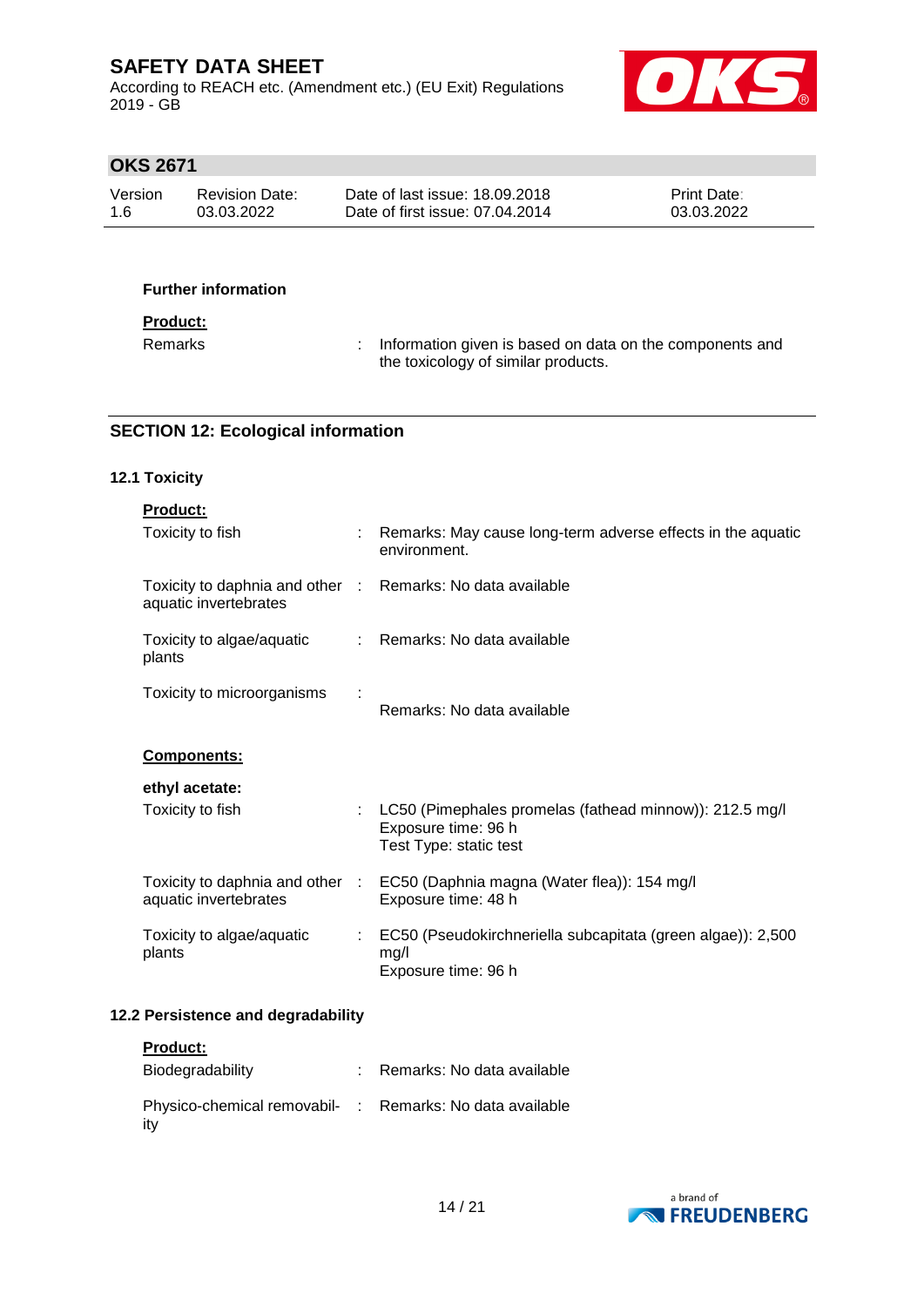According to REACH etc. (Amendment etc.) (EU Exit) Regulations 2019 - GB



| Version<br>1.6 |                                                    | <b>Revision Date:</b><br>03.03.2022        | Date of last issue: 18.09.2018<br>Date of first issue: 07.04.2014 | <b>Print Date:</b><br>03.03.2022                                                                                                                                                                                        |  |  |
|----------------|----------------------------------------------------|--------------------------------------------|-------------------------------------------------------------------|-------------------------------------------------------------------------------------------------------------------------------------------------------------------------------------------------------------------------|--|--|
|                |                                                    |                                            |                                                                   |                                                                                                                                                                                                                         |  |  |
|                |                                                    | Components:                                |                                                                   |                                                                                                                                                                                                                         |  |  |
|                |                                                    | propan-2-ol:                               |                                                                   |                                                                                                                                                                                                                         |  |  |
|                |                                                    | Biodegradability                           | ÷                                                                 | Result: Readily biodegradable.                                                                                                                                                                                          |  |  |
|                | Hydrocarbons, C11-C12, isoalkanes, < 2% aromatics: |                                            |                                                                   |                                                                                                                                                                                                                         |  |  |
|                |                                                    | Biodegradability                           | $\mathbb{Z}^{\times}$                                             | Result: Not readily biodegradable.                                                                                                                                                                                      |  |  |
|                |                                                    | ethyl acetate:                             |                                                                   |                                                                                                                                                                                                                         |  |  |
|                |                                                    | Biodegradability                           | ÷                                                                 | Result: rapidly biodegradable                                                                                                                                                                                           |  |  |
|                |                                                    | 12.3 Bioaccumulative potential             |                                                                   |                                                                                                                                                                                                                         |  |  |
|                | Product:                                           |                                            |                                                                   |                                                                                                                                                                                                                         |  |  |
|                |                                                    | Bioaccumulation                            | t.                                                                | Remarks: This mixture contains no substance considered to<br>be persistent, bioaccumulating and toxic (PBT).<br>This mixture contains no substance considered to be very<br>persistent and very bioaccumulating (vPvB). |  |  |
|                |                                                    | Components:                                |                                                                   |                                                                                                                                                                                                                         |  |  |
|                |                                                    | propan-2-ol:                               |                                                                   |                                                                                                                                                                                                                         |  |  |
|                |                                                    | <b>Bioaccumulation</b>                     |                                                                   | Remarks: Bioaccumulation is unlikely.                                                                                                                                                                                   |  |  |
|                |                                                    | Partition coefficient: n-<br>octanol/water |                                                                   | log Pow: 0.05                                                                                                                                                                                                           |  |  |
|                |                                                    |                                            |                                                                   | Hydrocarbons, C11-C12, isoalkanes, < 2% aromatics:                                                                                                                                                                      |  |  |
|                |                                                    | Bioaccumulation                            |                                                                   | Remarks: No data available                                                                                                                                                                                              |  |  |
|                |                                                    | Partition coefficient: n-<br>octanol/water |                                                                   | Remarks: No data available                                                                                                                                                                                              |  |  |
|                |                                                    | ethyl acetate:                             |                                                                   |                                                                                                                                                                                                                         |  |  |
|                |                                                    | Partition coefficient: n-<br>octanol/water |                                                                   | log Pow: 0.68 (25 °C)                                                                                                                                                                                                   |  |  |
|                |                                                    | carbon dioxide:                            |                                                                   |                                                                                                                                                                                                                         |  |  |
|                |                                                    | Partition coefficient: n-<br>octanol/water |                                                                   | log Pow: 0.83                                                                                                                                                                                                           |  |  |
|                | 12.4 Mobility in soil                              |                                            |                                                                   |                                                                                                                                                                                                                         |  |  |
|                | Product:                                           |                                            |                                                                   |                                                                                                                                                                                                                         |  |  |

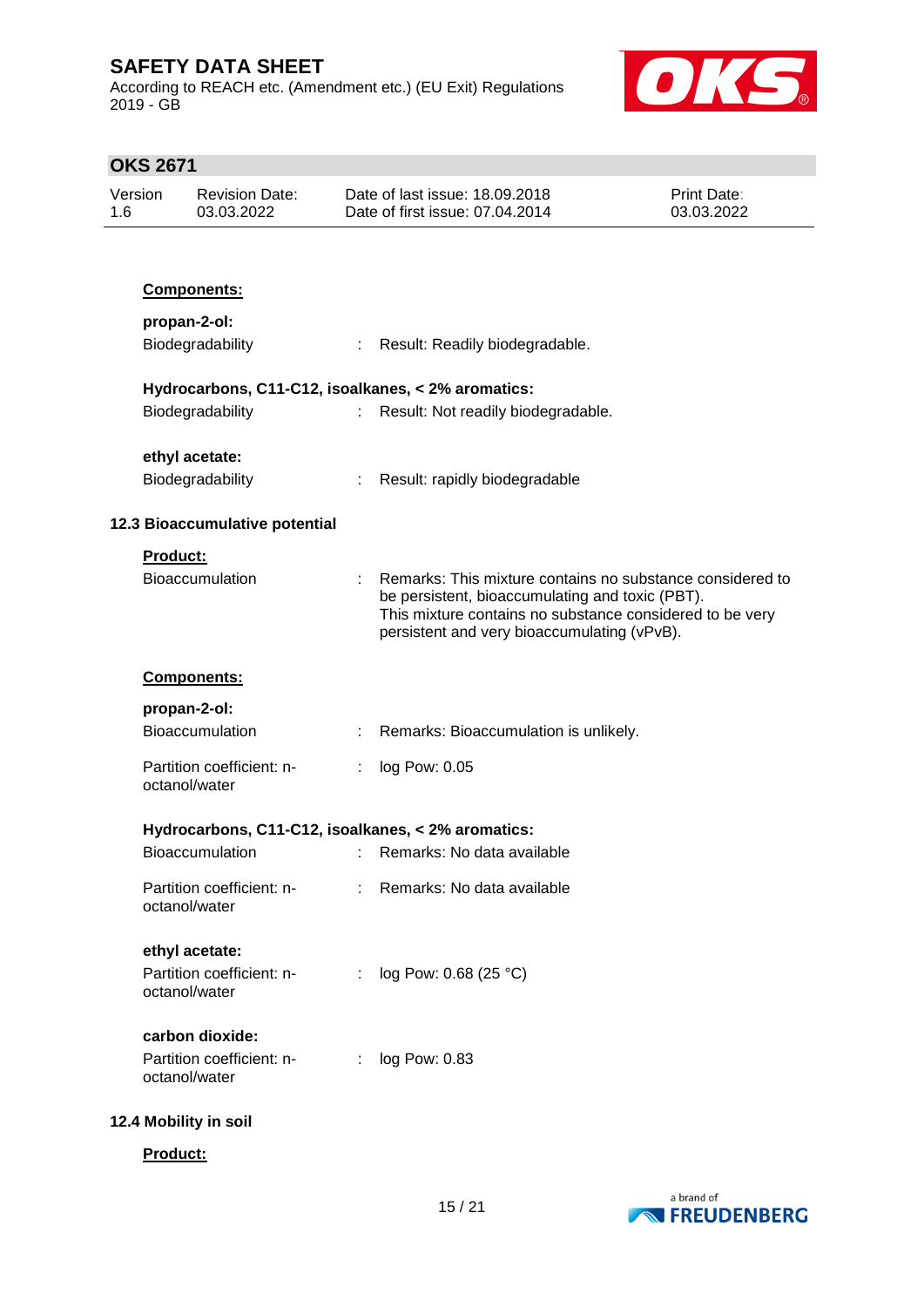According to REACH etc. (Amendment etc.) (EU Exit) Regulations 2019 - GB



# **OKS 2671**

| Version<br>1.6                          |                 | <b>Revision Date:</b><br>03.03.2022                |    | Date of last issue: 18.09.2018<br>Date of first issue: 07.04.2014                                                                                                                                                                                                         | Print Date:<br>03.03.2022 |
|-----------------------------------------|-----------------|----------------------------------------------------|----|---------------------------------------------------------------------------------------------------------------------------------------------------------------------------------------------------------------------------------------------------------------------------|---------------------------|
|                                         |                 |                                                    |    |                                                                                                                                                                                                                                                                           |                           |
|                                         | Mobility        |                                                    |    | Remarks: No data available                                                                                                                                                                                                                                                |                           |
|                                         |                 | Distribution among environ-<br>mental compartments | t. | Remarks: No data available                                                                                                                                                                                                                                                |                           |
| 12.5 Results of PBT and vPvB assessment |                 |                                                    |    |                                                                                                                                                                                                                                                                           |                           |
|                                         | <b>Product:</b> |                                                    |    |                                                                                                                                                                                                                                                                           |                           |
|                                         | Assessment      |                                                    |    | This substance/mixture contains no components considered<br>to be either persistent, bioaccumulative and toxic (PBT), or<br>very persistent and very bioaccumulative (vPvB) at levels of<br>0.1% or higher                                                                |                           |
|                                         |                 | 12.6 Other adverse effects                         |    |                                                                                                                                                                                                                                                                           |                           |
|                                         | <b>Product:</b> |                                                    |    |                                                                                                                                                                                                                                                                           |                           |
|                                         | tial            | Endocrine disrupting poten-                        |    | The substance/mixture does not contain components consid-<br>ered to have endocrine disrupting properties according to<br>REACH Article 57(f) or Commission Delegated regulation<br>(EU) 2017/2100 or Commission Regulation (EU) 2018/605 at<br>levels of 0.1% or higher. |                           |
|                                         | mation          | Additional ecological infor-                       | ÷  | May cause long lasting harmful effects to aquatic life.                                                                                                                                                                                                                   |                           |

#### **Global warming potential**

The Fifth Assessment Report of the United Nations Intergovernmental Panel on Climate Change (IPCC)

### **Components:**

#### **carbon dioxide:**

20-year global warming potential: 1 100-year global warming potential: 1 Further information: No single lifetime can be given. The impulse response function for CO2 from Joos et al. (2013) has been used. See also Supplementary Material Section 8.SM.11.

### **SECTION 13: Disposal considerations**

#### **13.1 Waste treatment methods**

Product : Do not dispose of with domestic refuse. Dispose of as hazardous waste in compliance with local and national regulations.

Waste codes should be assigned by the user based on the

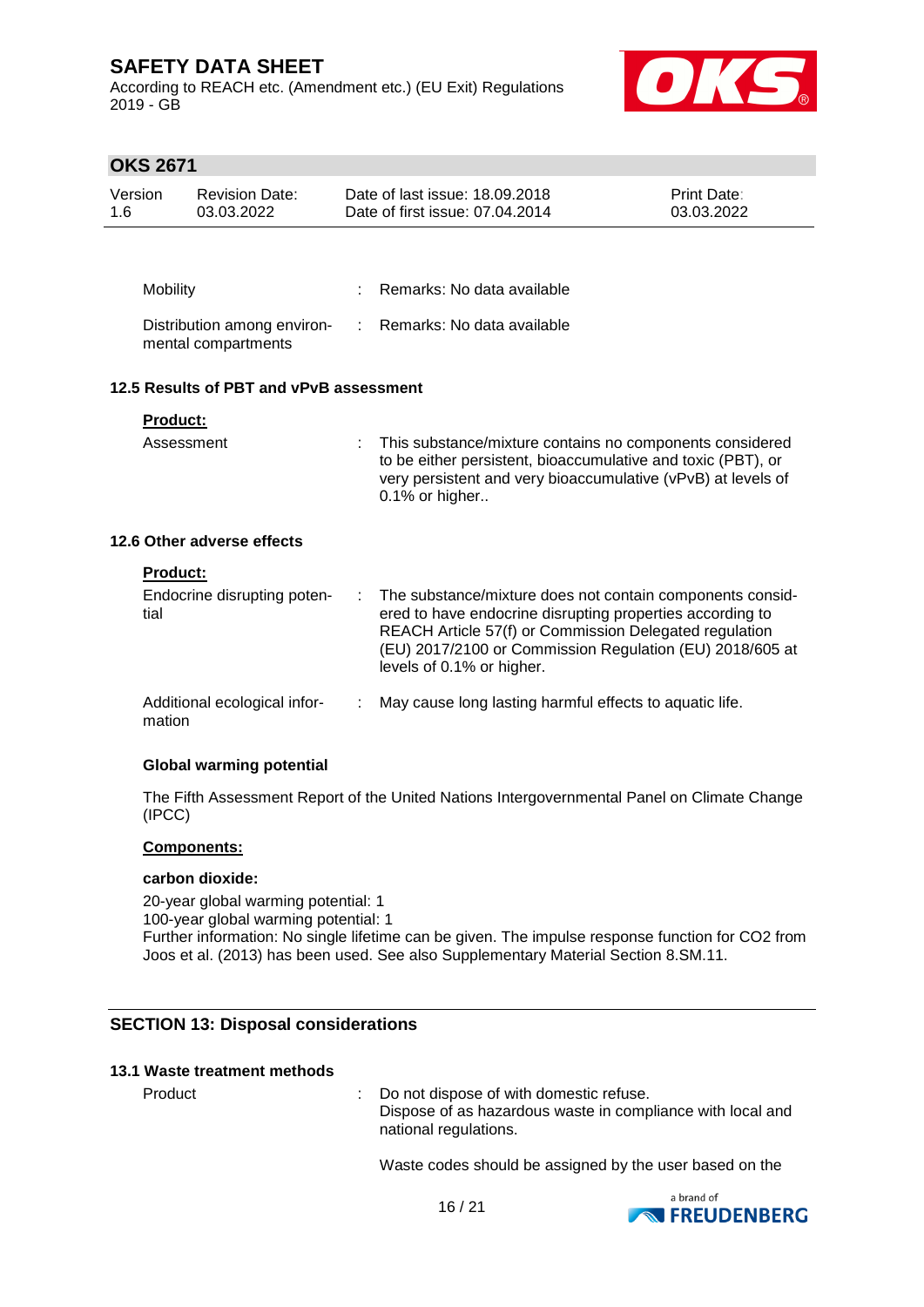According to REACH etc. (Amendment etc.) (EU Exit) Regulations 2019 - GB



# **OKS 2671**

| Version<br>1.6 | <b>Revision Date:</b><br>03.03.2022 | Date of last issue: 18.09.2018<br>Date of first issue: 07.04.2014                                                                                  | Print Date:<br>03.03.2022 |  |  |
|----------------|-------------------------------------|----------------------------------------------------------------------------------------------------------------------------------------------------|---------------------------|--|--|
|                | Contaminated packaging              | application for which the product was used.<br>Packaging that is not properly emptied must be disposed of as                                       |                           |  |  |
|                |                                     | the unused product.<br>Offer empty spray cans to an established disposal company.<br>Pressurized container: Do not pierce or burn, even after use. |                           |  |  |
|                |                                     | The following Waste Codes are only suggestions:                                                                                                    |                           |  |  |
| Waste Code     |                                     | unused product, packagings not completely emptied<br>16 05 04*, gases in pressure containers (including halons)<br>containing hazardous substances |                           |  |  |

# **SECTION 14: Transport information**

#### **14.1 UN number**

| <b>ADR</b>                                                                                     |                | $:$ UN 1950                                    |
|------------------------------------------------------------------------------------------------|----------------|------------------------------------------------|
| <b>RID</b>                                                                                     |                | : UN 1950                                      |
| <b>IMDG</b>                                                                                    |                | : UN 1950                                      |
| <b>IATA</b>                                                                                    |                | : UN 1950                                      |
| 14.2 UN proper shipping name                                                                   |                |                                                |
| <b>ADR</b>                                                                                     |                | : AEROSOLS                                     |
| <b>RID</b>                                                                                     |                | : AEROSOLS                                     |
| <b>IMDG</b>                                                                                    |                | : AEROSOLS                                     |
| <b>IATA</b>                                                                                    |                | : Aerosols, flammable                          |
| 14.3 Transport hazard class(es)                                                                |                |                                                |
| <b>ADR</b>                                                                                     | $\therefore$ 2 |                                                |
| <b>RID</b>                                                                                     | $\therefore$ 2 |                                                |
| <b>IMDG</b>                                                                                    |                | : 2.1                                          |
| <b>IATA</b>                                                                                    |                | : 2.1                                          |
| 14.4 Packing group                                                                             |                |                                                |
| <b>ADR</b><br>Packing group<br><b>Classification Code</b><br>Labels<br>Tunnel restriction code |                | Not assigned by regulation<br>5F<br>2.1<br>(D) |
| <b>RID</b>                                                                                     |                |                                                |

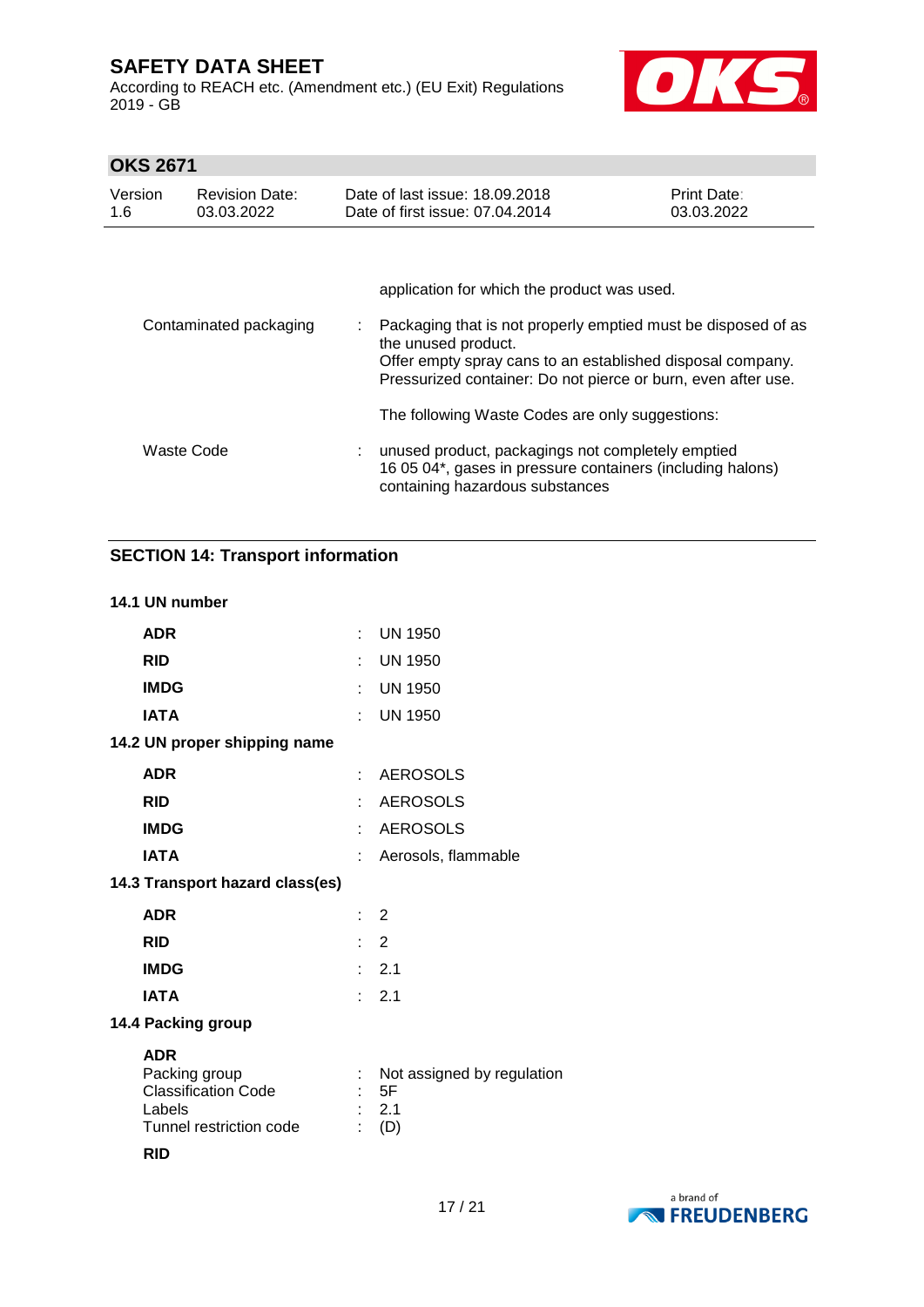According to REACH etc. (Amendment etc.) (EU Exit) Regulations 2019 - GB



## **OKS 2671**

| Version | <b>Revision Date:</b> | Date of last issue: 18.09.2018  | <b>Print Date:</b> |
|---------|-----------------------|---------------------------------|--------------------|
| 1.6     | 03.03.2022            | Date of first issue: 07.04.2014 | 03.03.2022         |

| Packing group<br><b>Classification Code</b><br><b>Hazard Identification Number</b><br>Labels | Not assigned by regulation<br>5F<br>: 23<br>2.1            |
|----------------------------------------------------------------------------------------------|------------------------------------------------------------|
| <b>IMDG</b><br>Packing group<br>Labels<br>EmS Code                                           | Not assigned by regulation<br>2.1<br>: F-D, S-U            |
| <b>IATA (Cargo)</b><br>Packing instruction (cargo<br>aircraft)                               | 203                                                        |
| Packing instruction (LQ)<br>Packing group<br>Labels                                          | Y203<br>Not assigned by regulation<br><b>Flammable Gas</b> |
| <b>IATA (Passenger)</b><br>Packing instruction (passen-                                      | 203                                                        |
| ger aircraft)<br>Packing instruction (LQ)                                                    | Y203                                                       |
| Packing group<br>Labels                                                                      | Not assigned by regulation<br><b>Flammable Gas</b>         |
| <b>14.5 Environmental hazards</b>                                                            |                                                            |
| <b>ADR</b><br>Environmentally hazardous                                                      | no                                                         |

|                                         | .  |
|-----------------------------------------|----|
| <b>RID</b><br>Environmentally hazardous | no |
| <b>IMDG</b><br>Marine pollutant         | no |

#### **14.6 Special precautions for user**

The transport classification(s) provided herein are for informational purposes only, and solely based upon the properties of the unpackaged material as it is described within this Safety Data Sheet. Transportation classifications may vary by mode of transportation, package sizes, and variations in regional or country regulations.

#### **14.7 Transport in bulk according to Annex II of Marpol and the IBC Code**

Remarks : Not applicable for product as supplied.

## **SECTION 15: Regulatory information**

#### **15.1 Safety, health and environmental regulations/legislation specific for the substance or mixture**

REACH - Restrictions on the manufacture, placing on the market and use of certain dangerous substances, preparations and articles (Annex XVII) : Not applicable

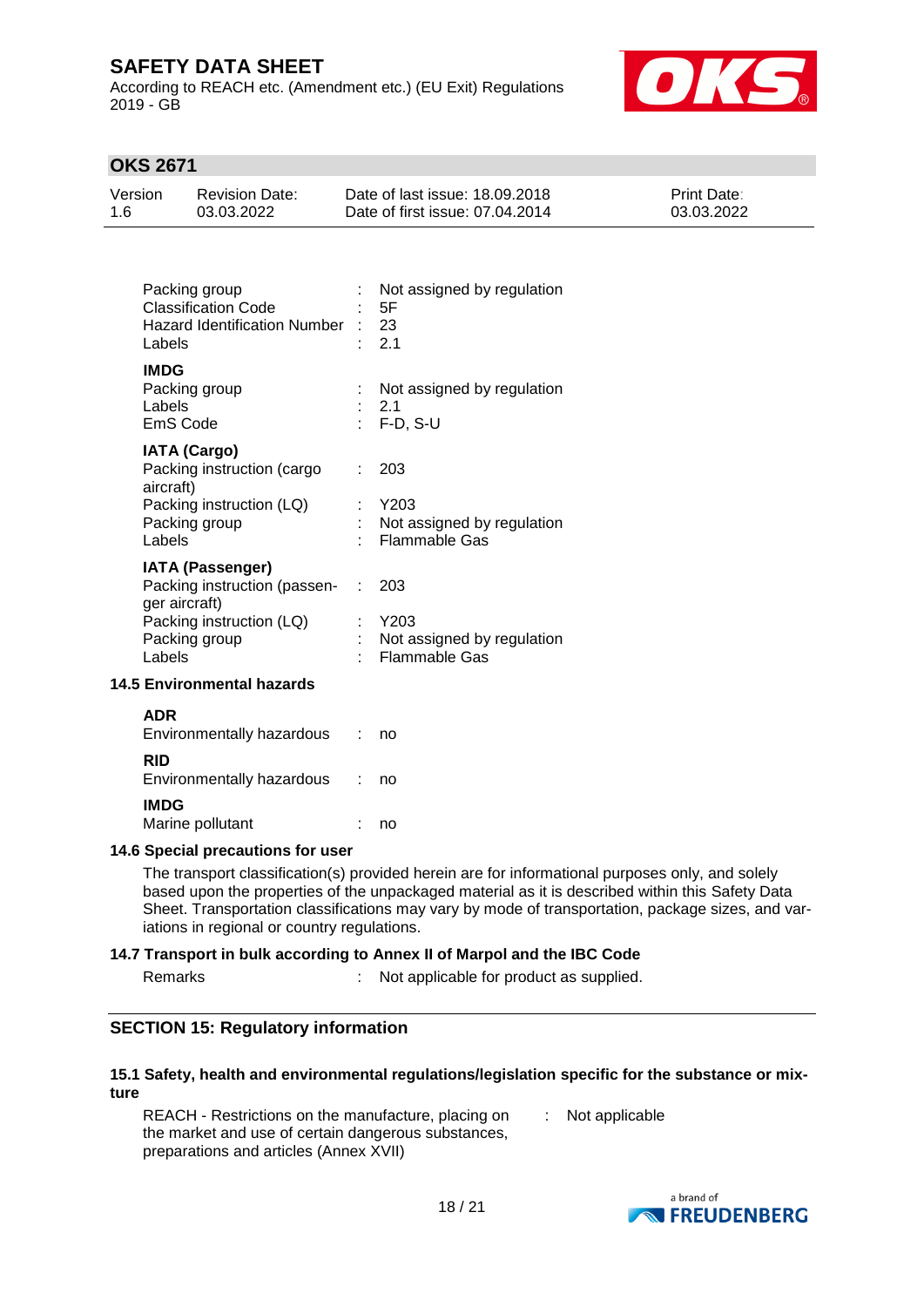According to REACH etc. (Amendment etc.) (EU Exit) Regulations 2019 - GB



## **OKS 2671**

| Version<br>1.6 | <b>Revision Date:</b><br>03.03.2022                                                                                                                                                                    | Date of last issue: 18.09.2018<br>Date of first issue: 07.04.2014                                            |                  | Print Date:<br>03.03.2022                                                                                      |  |
|----------------|--------------------------------------------------------------------------------------------------------------------------------------------------------------------------------------------------------|--------------------------------------------------------------------------------------------------------------|------------------|----------------------------------------------------------------------------------------------------------------|--|
|                | Concern for Authorisation (Article 59).                                                                                                                                                                | REACH - Candidate List of Substances of Very High                                                            |                  | This product does not contain sub-<br>stances of very high concern (Regu-<br>lation (EC) No 1907/2006 (REACH), |  |
|                | (Annex XIV)                                                                                                                                                                                            | REACH - List of substances subject to authorisation                                                          |                  | Article 57).<br>Not applicable                                                                                 |  |
|                | plete the ozone layer                                                                                                                                                                                  | Regulation (EC) No 1005/2009 on substances that de-                                                          |                  | Not applicable                                                                                                 |  |
|                | tants (recast)                                                                                                                                                                                         | Regulation (EU) 2019/1021 on persistent organic pollu-                                                       | ÷                | Not applicable                                                                                                 |  |
|                | of dangerous chemicals                                                                                                                                                                                 | Regulation (EC) No 649/2012 of the European Parlia-<br>ment and the Council concerning the export and import |                  | Not applicable                                                                                                 |  |
|                |                                                                                                                                                                                                        |                                                                                                              | : P5c            |                                                                                                                |  |
| stances.       | Parliament and of the Council on the control of                                                                                                                                                        | Seveso III: Directive 2012/18/EU of the European<br>major-accident hazards involving dangerous sub-          | P <sub>3</sub> b | <b>FLAMMABLE AEROSOLS</b>                                                                                      |  |
|                | Directive 2010/75/EU of 24 November 2010 on industrial<br>Volatile organic compounds<br>÷<br>emissions (integrated pollution prevention and control)<br>Volatile organic compounds (VOC) content: 98 % |                                                                                                              |                  |                                                                                                                |  |

#### **Other regulations:**

Take note of Directive 94/33/EC on the protection of young people at work or stricter national regulations, where applicable.

#### **15.2 Chemical safety assessment**

This information is not available.

### **SECTION 16: Other information**

#### **Full text of R-Phrases**

Note P : The classification as a carcinogen or mutagen need not apply if it can be shown that the substance contains less than 0,1 % w/w benzene (Einecs No 200-753-7). When the substance is not classified as a carcinogen at least the precautionary statements (P102-)P260- P262-P301 + P310-P331 shall apply. This note applies only to certain complex oil-derived sub-

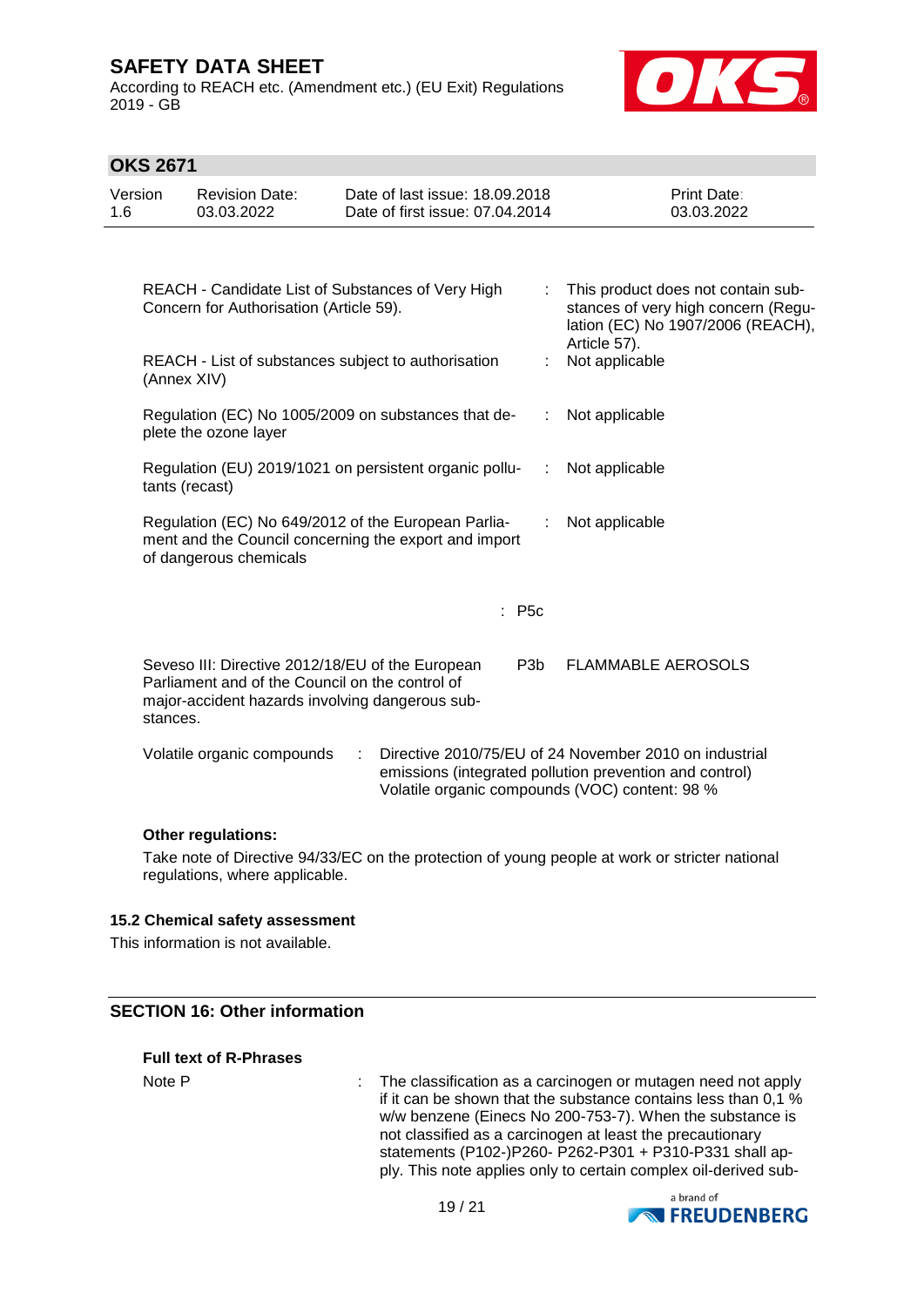According to REACH etc. (Amendment etc.) (EU Exit) Regulations 2019 - GB



### **OKS 2671**

| Version | <b>Revision Date:</b> | Date of last issue: 18,09,2018  | <b>Print Date:</b> |
|---------|-----------------------|---------------------------------|--------------------|
| 1.6     | 03.03.2022            | Date of first issue: 07.04.2014 | 03.03.2022         |

stances in Part 3.

| <b>Full text of H-Statements</b> |                                                       |
|----------------------------------|-------------------------------------------------------|
| H <sub>225</sub>                 | : Highly flammable liquid and vapour.                 |
| H <sub>226</sub>                 | : Flammable liquid and vapour.                        |
| H <sub>280</sub>                 | : Contains gas under pressure; may explode if heated. |
| H304                             | May be fatal if swallowed and enters airways.         |
| H319                             | : Causes serious eye irritation.                      |
| H336                             | May cause drowsiness or dizziness.                    |

#### **Full text of other abbreviations**

| Note P             | The classification as a carcinogen or mutagen need not apply<br>if it can be shown that the substance contains less than 0.1 %<br>w/w benzene (Einecs No 200-753-7). When the substance is<br>not classified as a carcinogen at least the precautionary<br>statements (P102-)P260- P262-P301 + P310-P331 shall ap-<br>ply. This note applies only to certain complex oil-derived sub-<br>stances in Part 3. |
|--------------------|-------------------------------------------------------------------------------------------------------------------------------------------------------------------------------------------------------------------------------------------------------------------------------------------------------------------------------------------------------------------------------------------------------------|
| 2006/15/EC         | Europe. Indicative occupational exposure limit values                                                                                                                                                                                                                                                                                                                                                       |
| 2017/164/EU        | Europe. Commission Directive 2017/164/EU establishing a<br>fourth list of indicative occupational exposure limit values                                                                                                                                                                                                                                                                                     |
| GB EH40            | UK. EH40 WEL - Workplace Exposure Limits                                                                                                                                                                                                                                                                                                                                                                    |
| 2006/15/EC / TWA   | Limit Value - eight hours                                                                                                                                                                                                                                                                                                                                                                                   |
| 2017/164/EU / STEL | Short term exposure limit                                                                                                                                                                                                                                                                                                                                                                                   |
| 2017/164/EU / TWA  | Limit Value - eight hours                                                                                                                                                                                                                                                                                                                                                                                   |
| GB EH40 / TWA      | Long-term exposure limit (8-hour TWA reference period)                                                                                                                                                                                                                                                                                                                                                      |
| GB EH40 / STEL     | Short-term exposure limit (15-minute reference period)                                                                                                                                                                                                                                                                                                                                                      |

ADN - European Agreement concerning the International Carriage of Dangerous Goods by Inland Waterways; ADR - European Agreement concerning the International Carriage of Dangerous Goods by Road; AIIC - Australian Inventory of Industrial Chemicals; ASTM - American Society for the Testing of Materials; bw - Body weight; CLP - Classification Labelling Packaging Regulation; Regulation (EC) No 1272/2008; CMR - Carcinogen, Mutagen or Reproductive Toxicant; DIN - Standard of the German Institute for Standardisation; DSL - Domestic Substances List (Canada); ECHA - European Chemicals Agency; EC-Number - European Community number; ECx - Concentration associated with x% response; ELx - Loading rate associated with x% response; EmS - Emergency Schedule; ENCS - Existing and New Chemical Substances (Japan); ErCx - Concentration associated with x% growth rate response; GHS - Globally Harmonized System; GLP - Good Laboratory Practice; IARC - International Agency for Research on Cancer; IATA - International Air Transport Association; IBC - International Code for the Construction and Equipment of Ships carrying Dangerous Chemicals in Bulk; IC50 - Half maximal inhibitory concentration; ICAO - International Civil Aviation Organization; IECSC - Inventory of Existing Chemical Substances in China; IMDG - International Maritime Dangerous Goods; IMO - International Maritime Organization; ISHL - Industrial Safety and Health Law (Japan); ISO - International Organisation for Standardization; KECI - Korea Existing Chemicals Inventory; LC50 - Lethal Concentration to 50 % of a test population; LD50 - Lethal Dose to 50% of a test population (Median Lethal Dose); MARPOL - International Convention for the Prevention of Pollution from Ships; n.o.s. - Not Otherwise Speci-